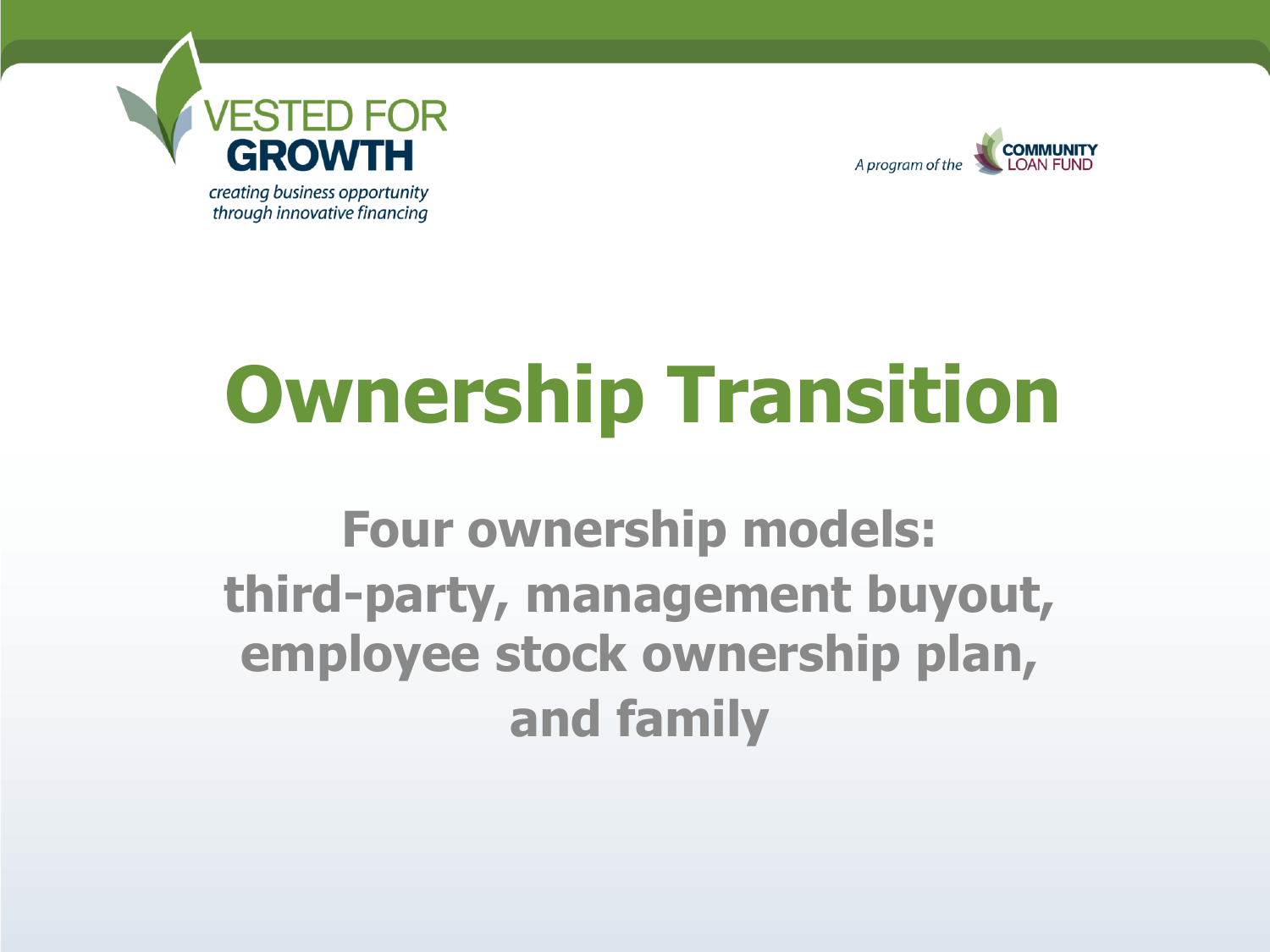



### **Overview**

- **Why planning for ownership transition is important**
- **Transition options, and their pros and cons**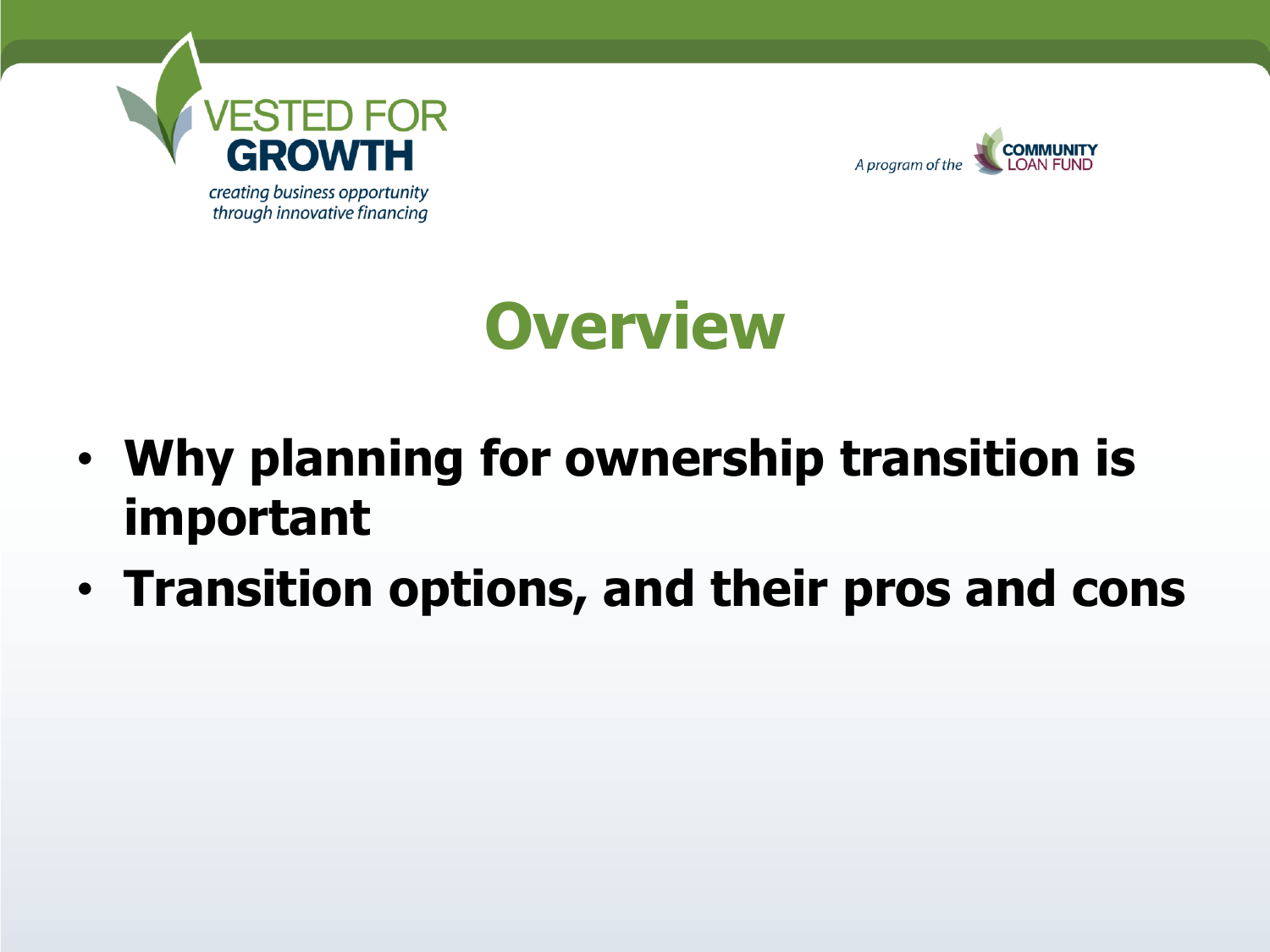

**COMMUNITY** A program of the LOAN FUND

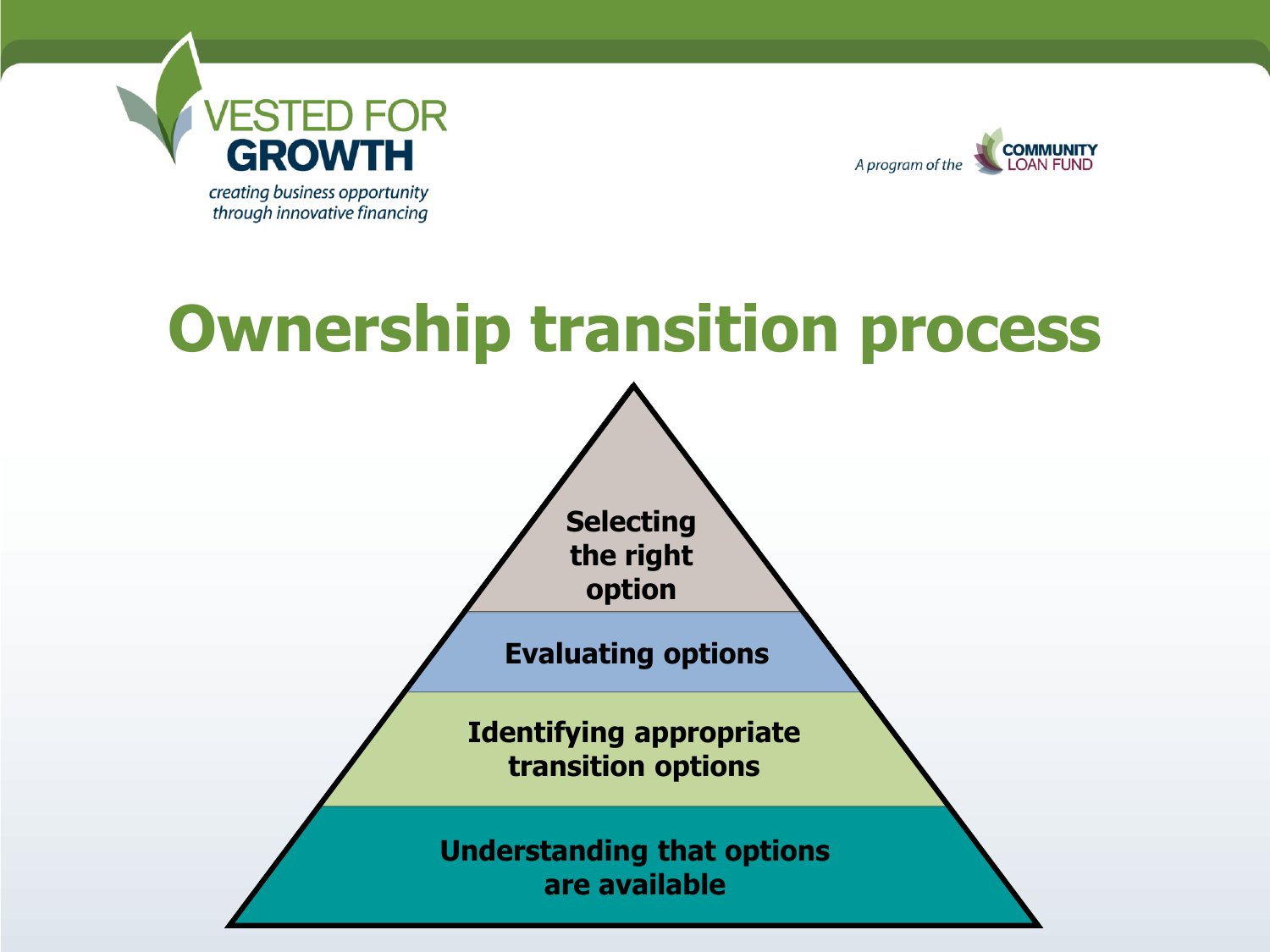



### **Why plan for ownership transition?**

- **Determine whose interests need to be considered**
- **Anticipate liquidity issues**
- **Reduce estate tax liability**
- **Affects cash flow available for retirement**
- **Affects net amount available for heirs**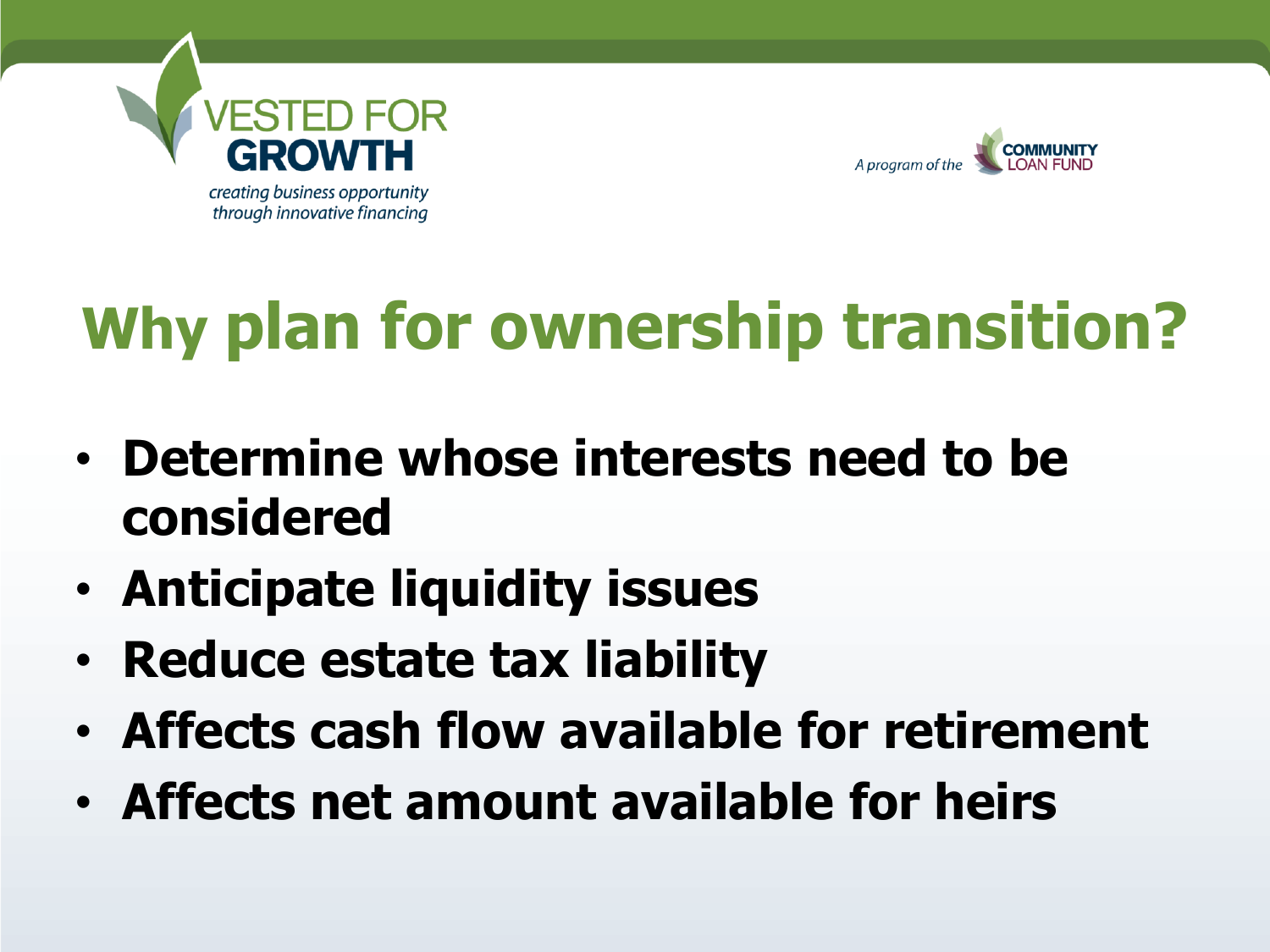



### **Why plan for ownership transition**

- **Affects how you organize and operate your company (Are you too busy tending to day-to-day business?)**
- **Save time and money**
- **Issues apply to all types of business succession transactions**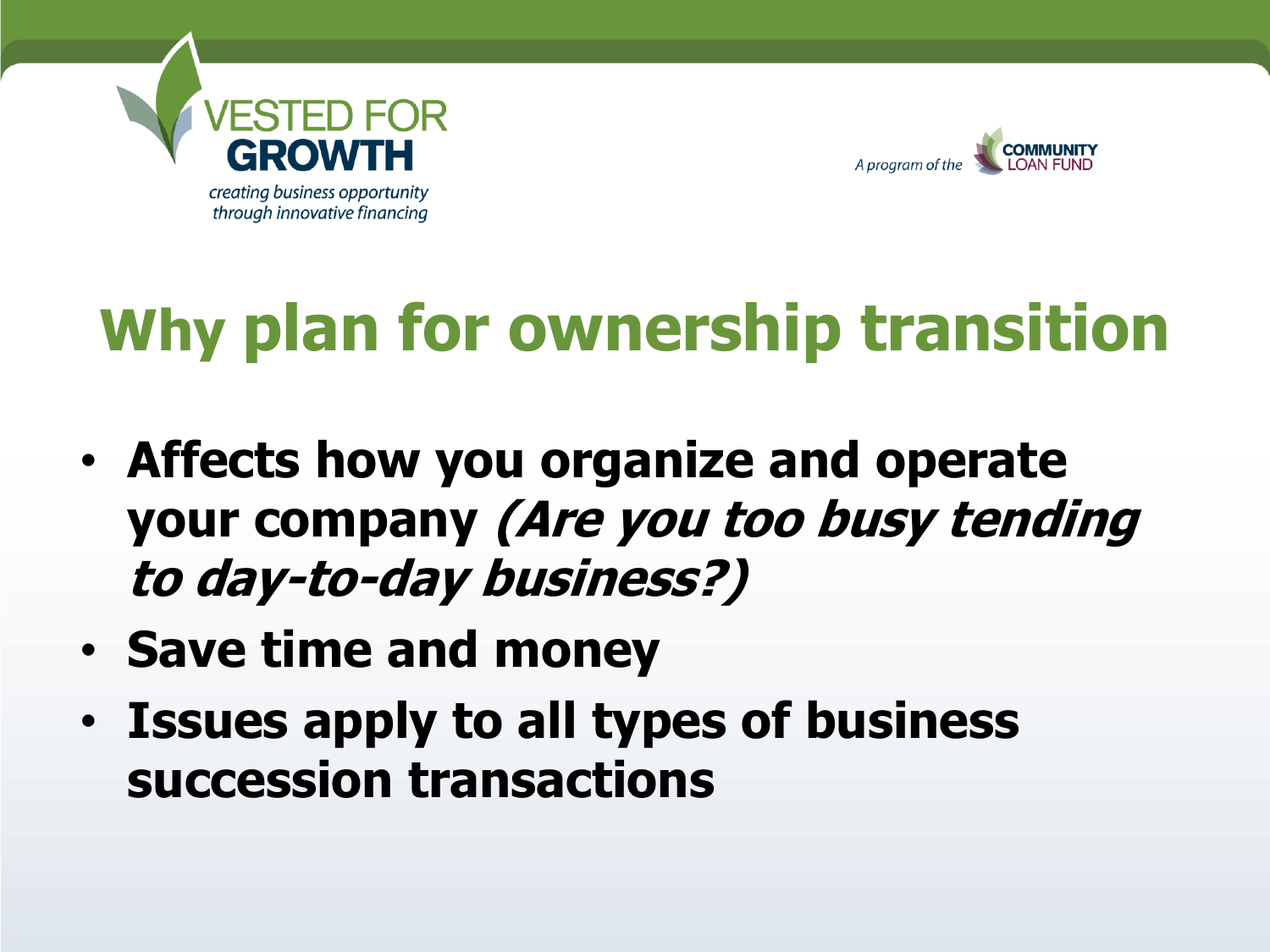



### **Mistakes to avoid**

- **Putting off/avoiding decisions (ostrich)**
- **Assuming insurance will take care of everything**
- **Assuming all companies are salable**
- **Not considering all options**
- **Transferring ownership to the wrong people**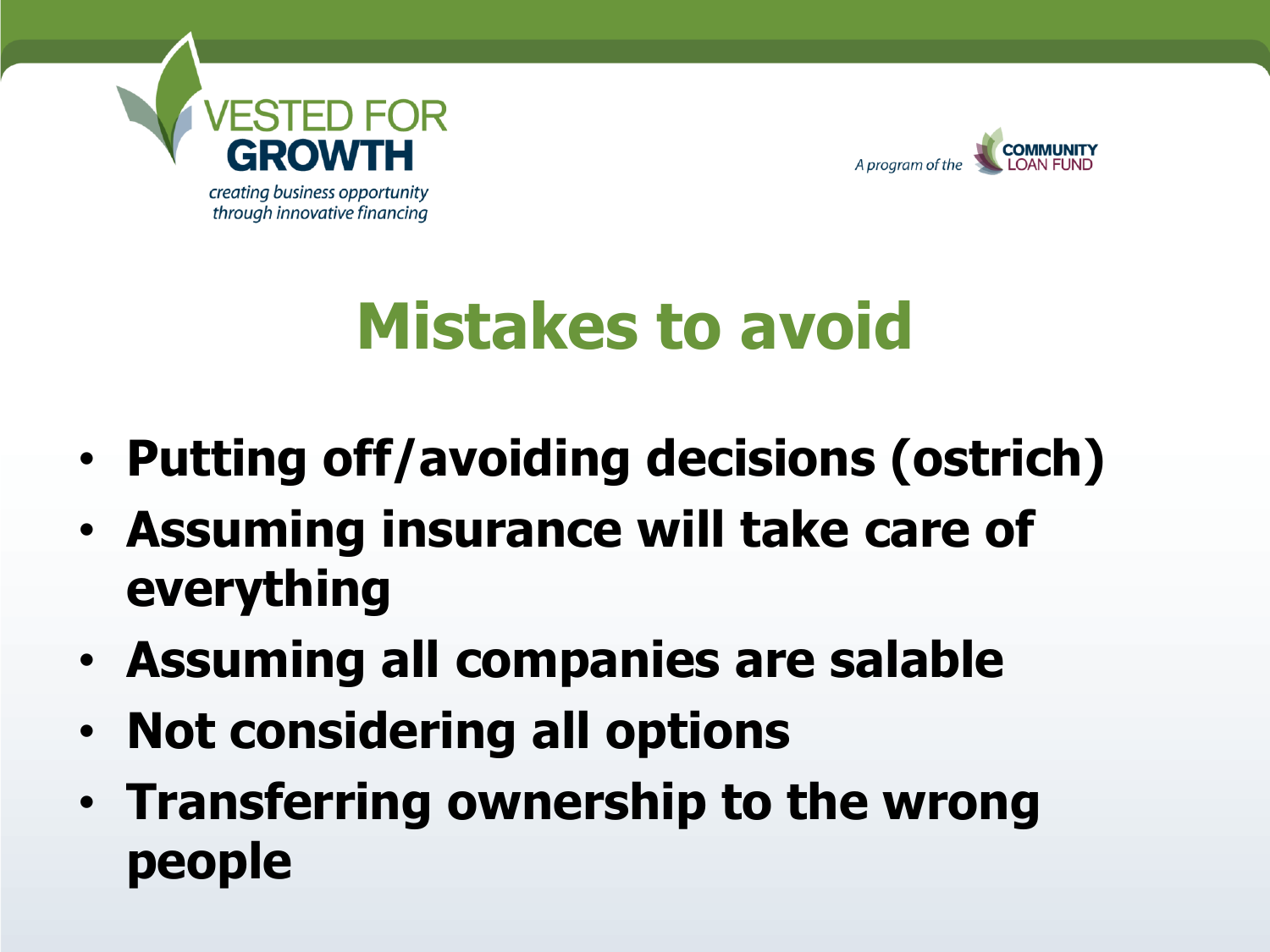



### **When to start planning**

- **How early should you begin thinking about transition?**
- **Is now the right time to transfer ownership?**
- **Planning saves taxes**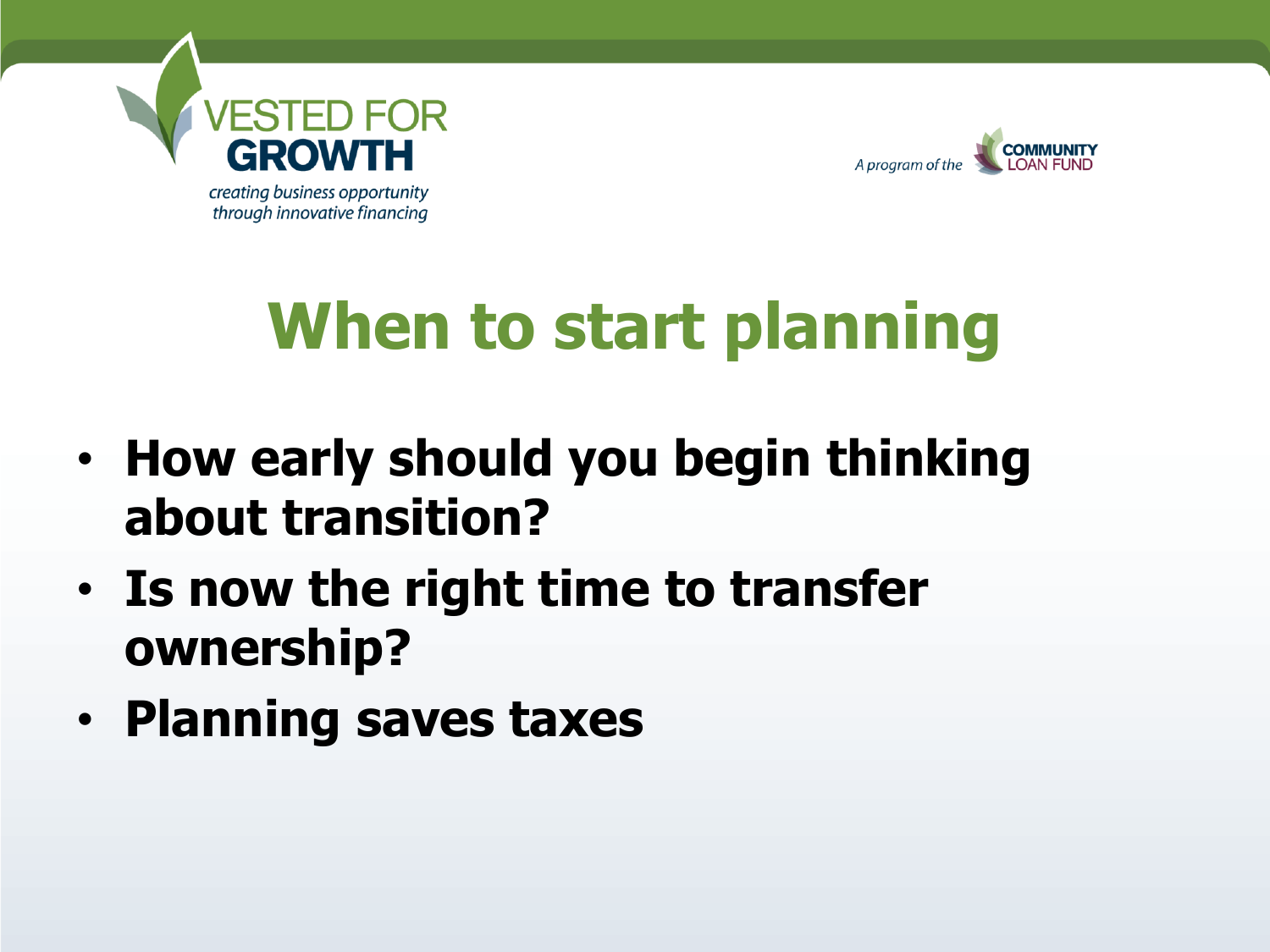



### **Exit considerations**

- **Market conditions**
- **Maximization of value**
- **Sentimental attachment**
- **Potential for a family member to manage the company**
- **Other family issues**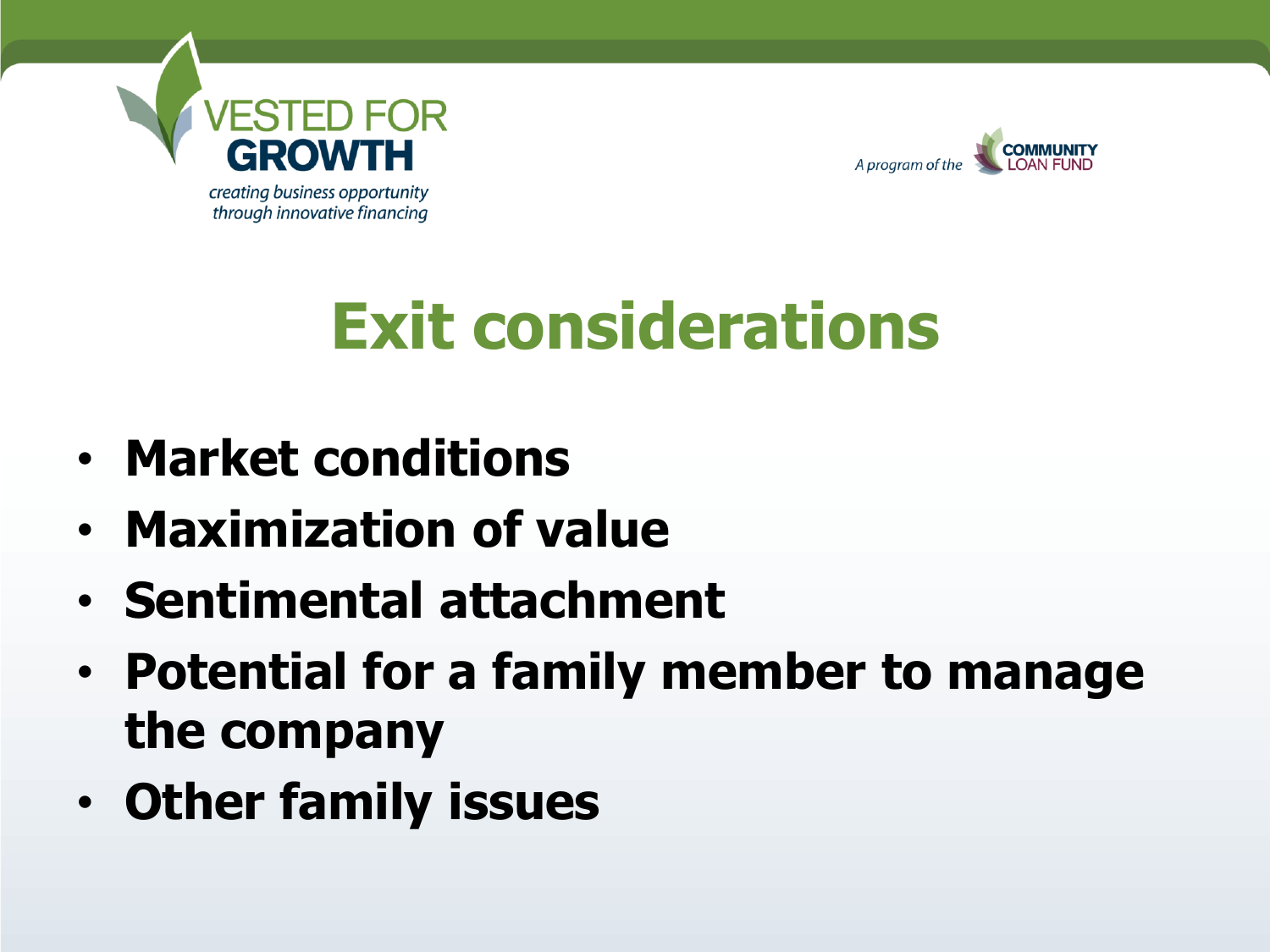



## **Why valuation is important**

- **Critical component of planning process**
- **Provides a reality check**
- **Helps identify value drivers and detractors**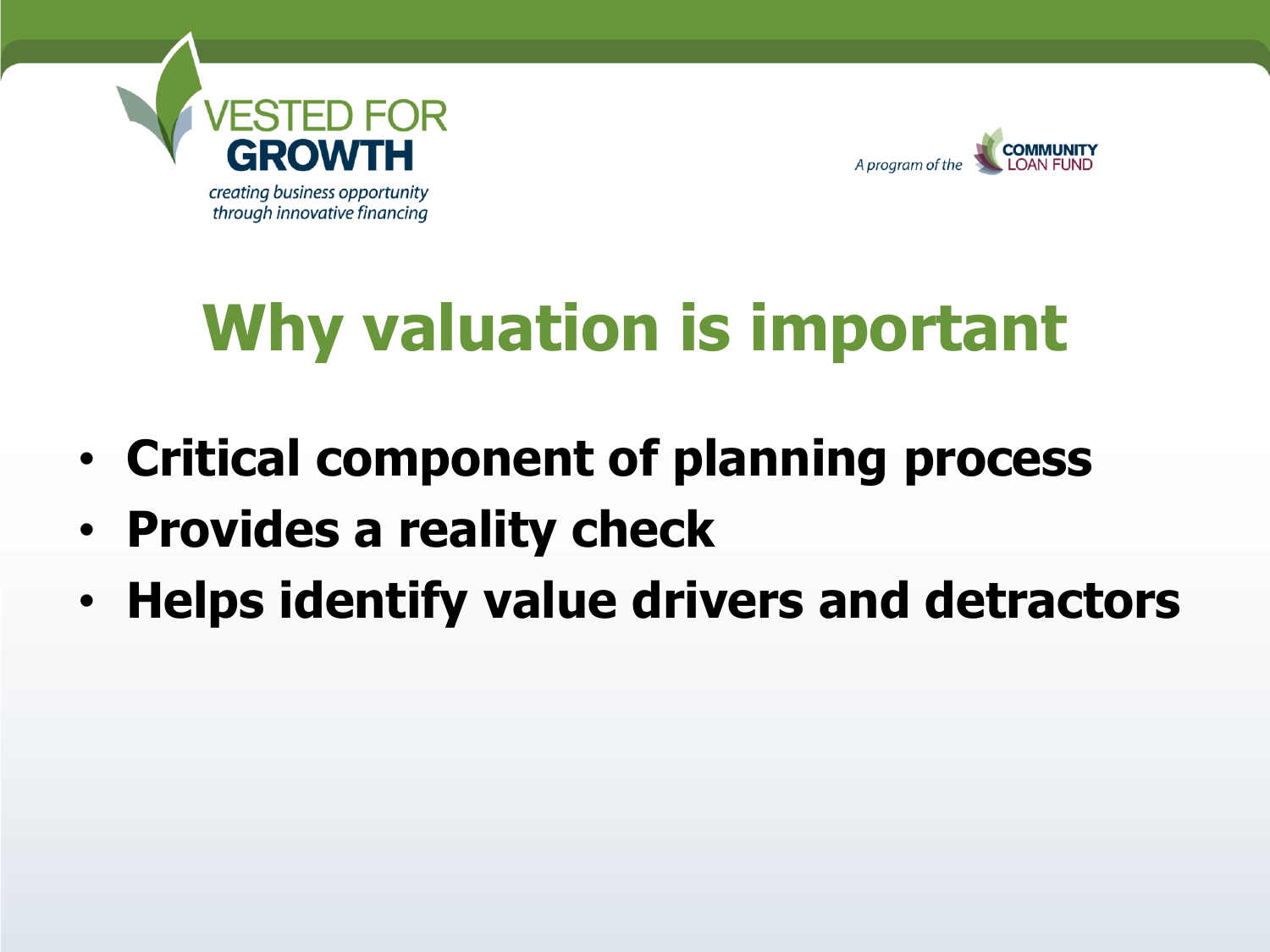



### **Internal transition options**

- **Transition within the family**
- **Management buyout**
- **Employee Stock Ownership Plan**
- **Hire a CEO to run company**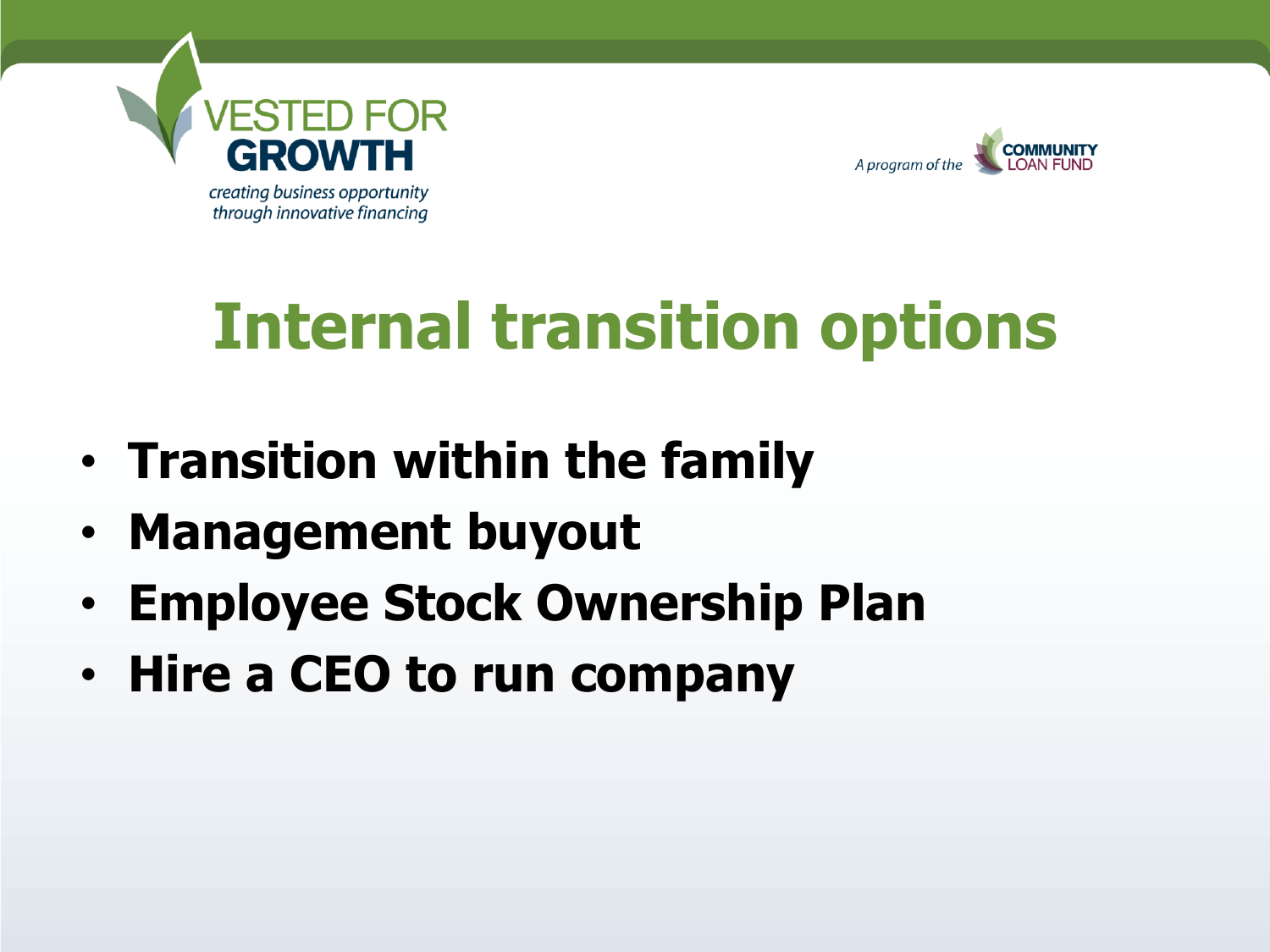



### **External transition options**

- **Third-party sale**
- **Recapitalization**
- **Sale of minority interest**
- **Initial public offering**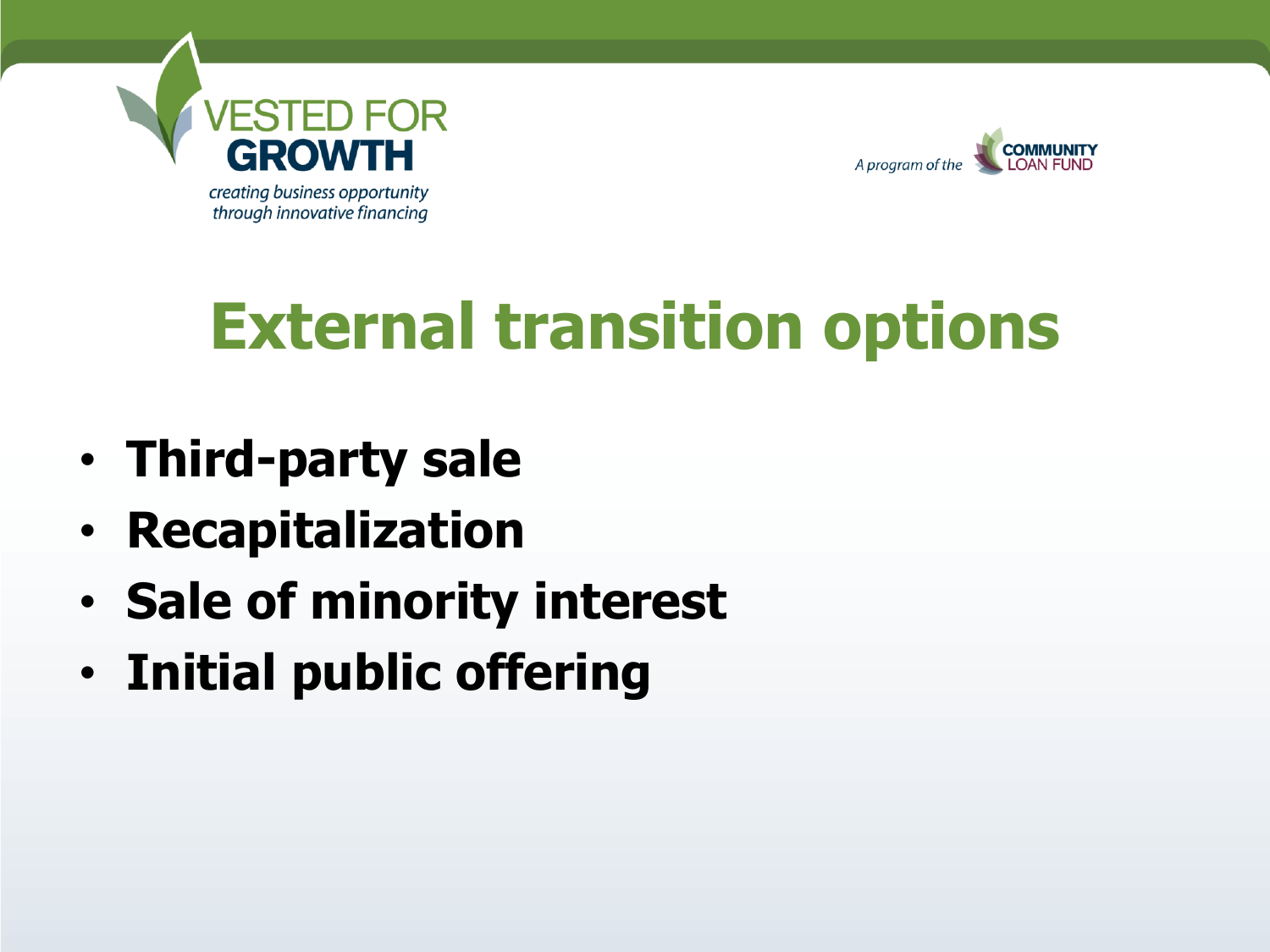



# **Third-party sale**

#### • **Advantages**

- Capture company's real value
- Clean exit
- Create career opportunity for employees

#### • **Disadvantages**

- Lengthy
- Due diligence and negotiation can be stressful
- Potential post-transaction contingencies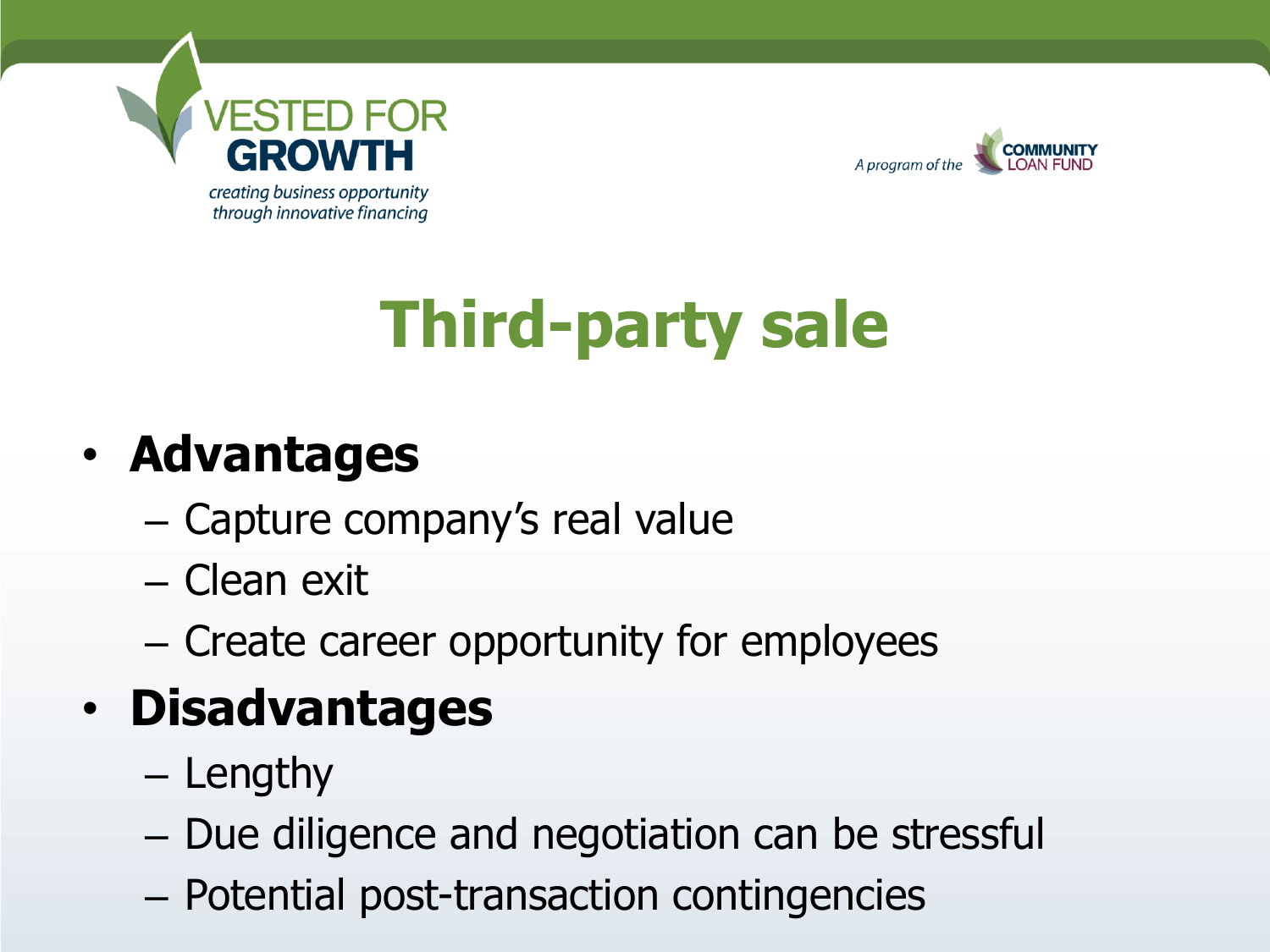



## **Third-party sale**

#### • **Financial buyers**

- Individual investor
- Private equity group

#### • **Strategic buyers**

- Related industry/sector
- Competitor
- Portfolio company owned by a private equity group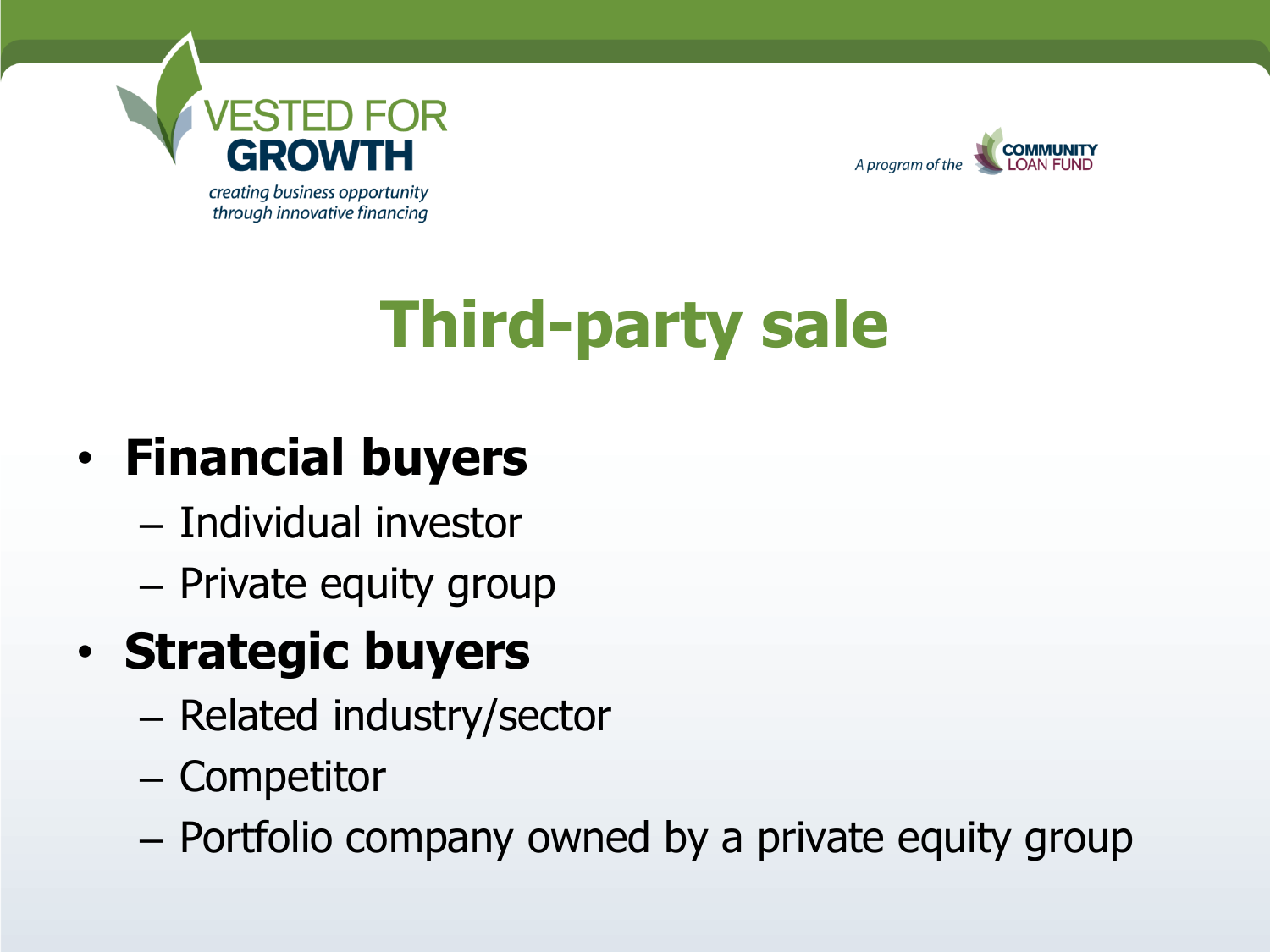



# **Third-party sale – strategic buyers**

#### • **Pros**

- Synergies available
- High multiples available
- Don't always need management talent
- Can deliver requirements for growth (i.e. capital, markets, technology)
- Will often entertain earnouts
- Provides career path for management and employees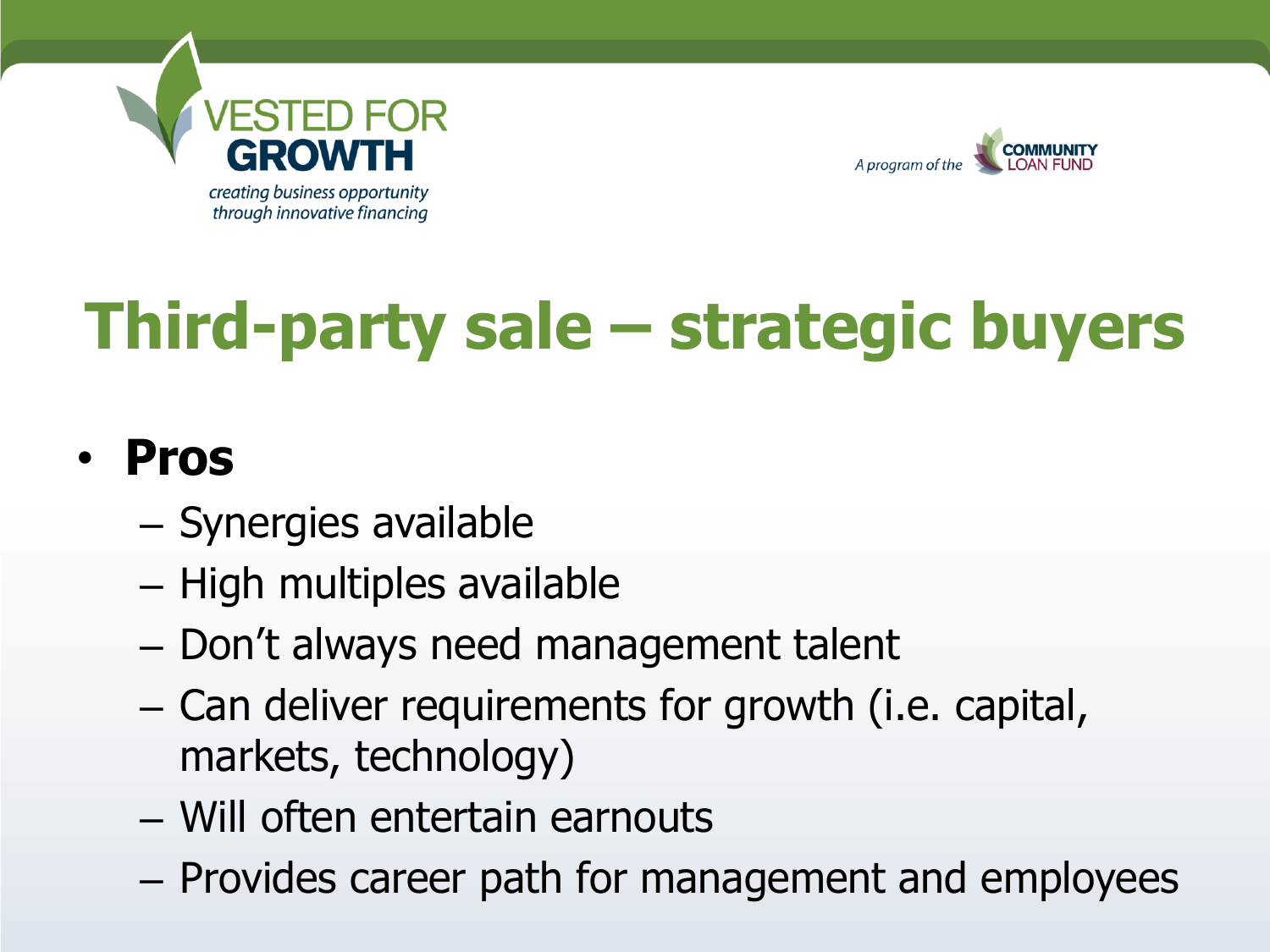



## **Third-party sale – strategic buyers**

#### • **Cons**

- Transaction may be slow
- Integration can be painful
- Don't expect to stay long
- Upside may be tied to the overall acquirer
- Process may be painful
- Shares in acquirer may be restricted
- Employees and business can be lost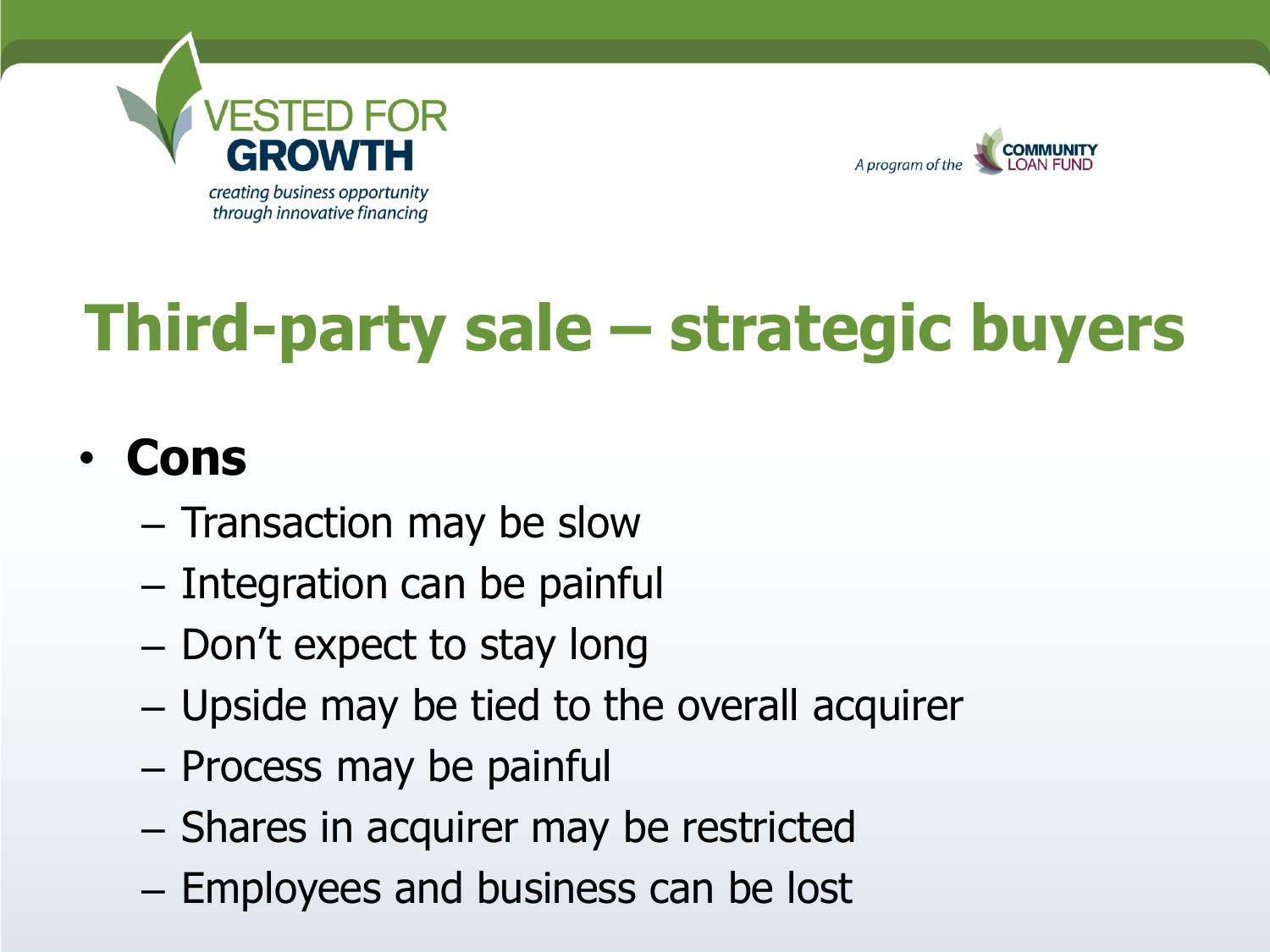



# **Third-party sale – financial buyers**

#### • **Pros**

- Can close deal quickly
- Quick, but informal, responses
- Opportunity to stay involved and have upside
- Management and employees can get options
- Business will retain its identity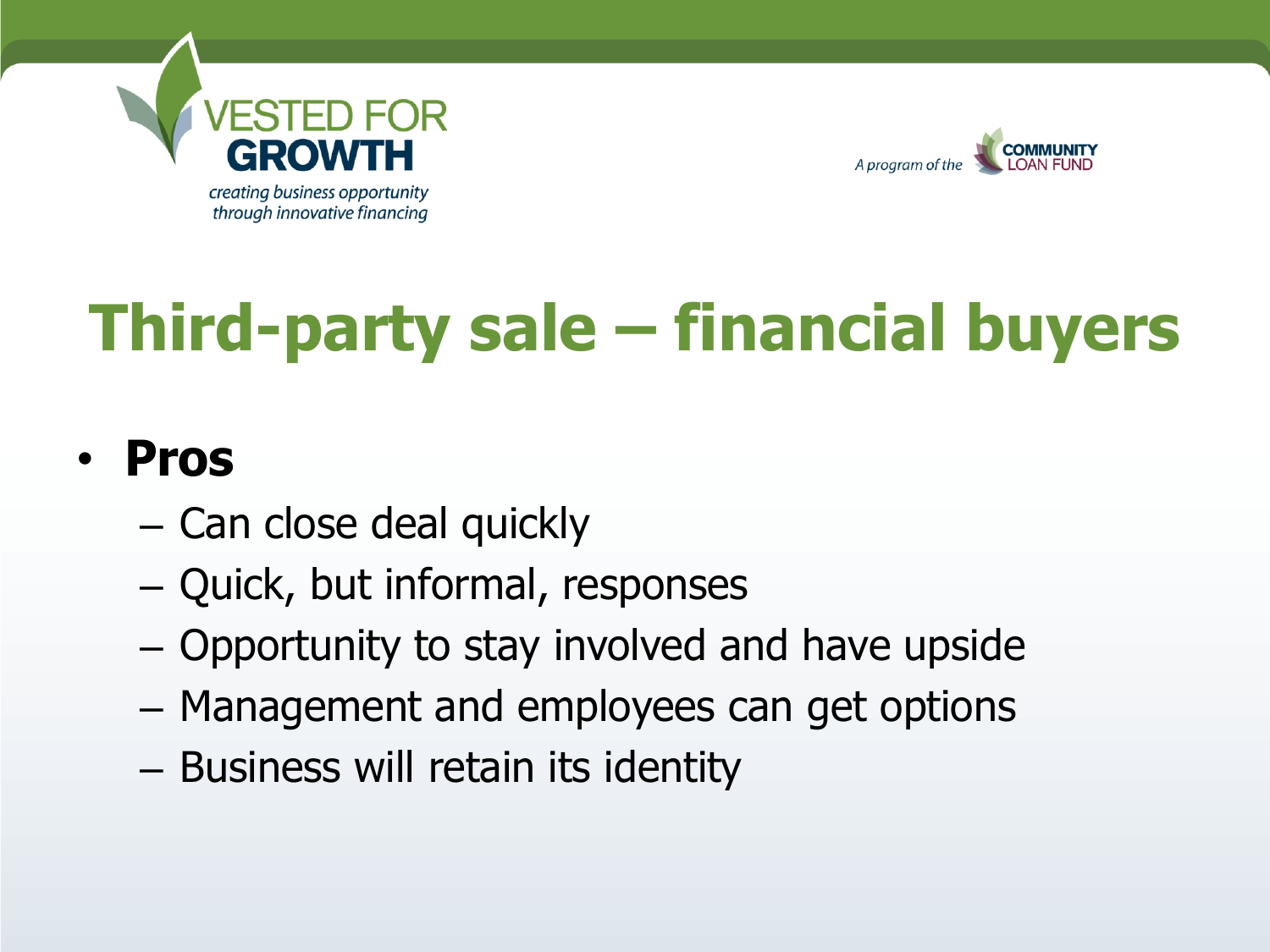



# **Third-party sale – financial buyers**

#### • **Cons**

- Want high rate of return, so lower price
- Very driven—slow life gone
- Require exit strategy
- Possible loss of control
- Non-performing friends and family employees are threatened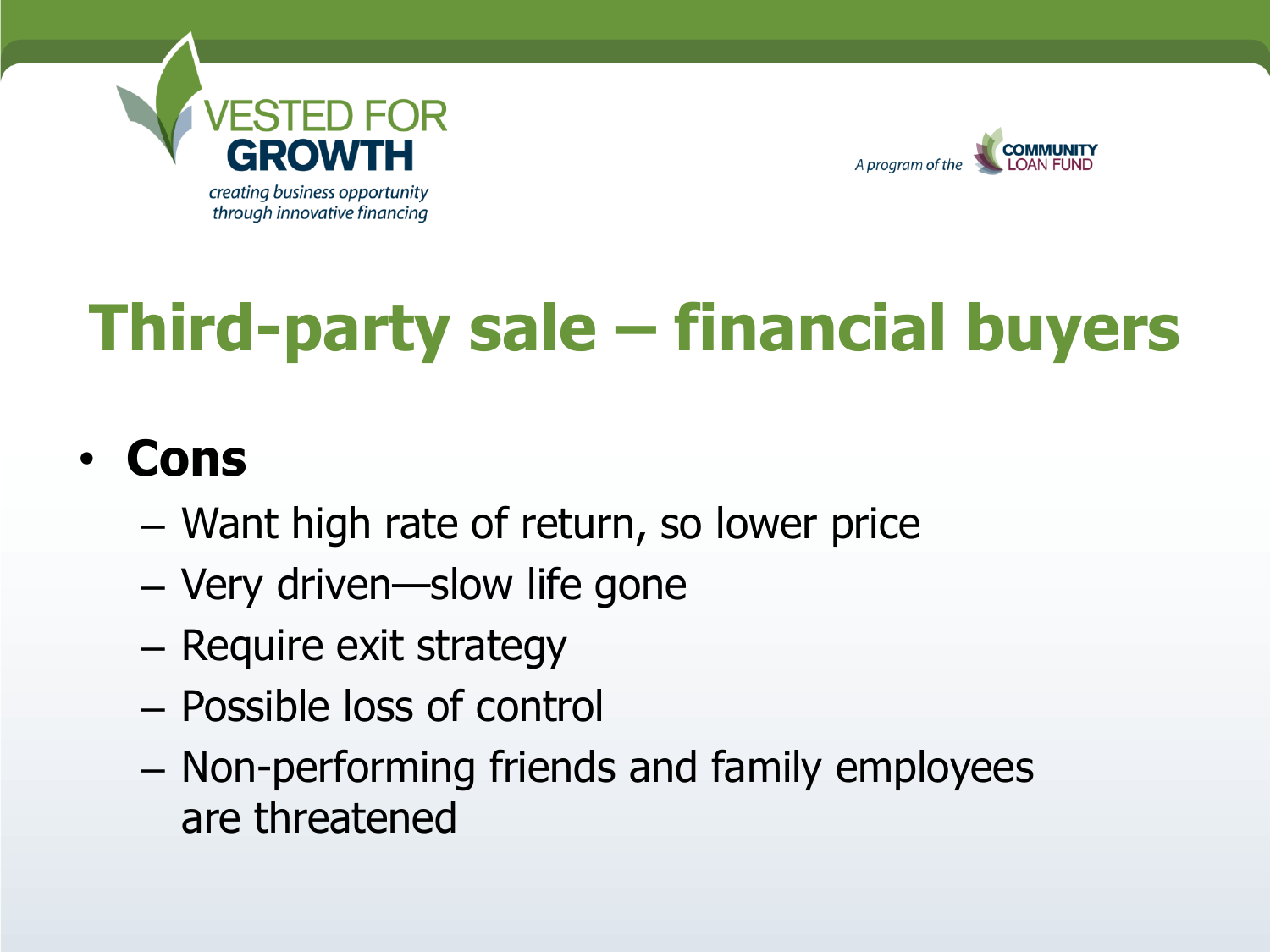



# **Third-party sale**

#### • **Deal structure**

- Merger
- Stock sale
- Asset sale

#### • **Corporate status**

- C Corporation
- S Corporation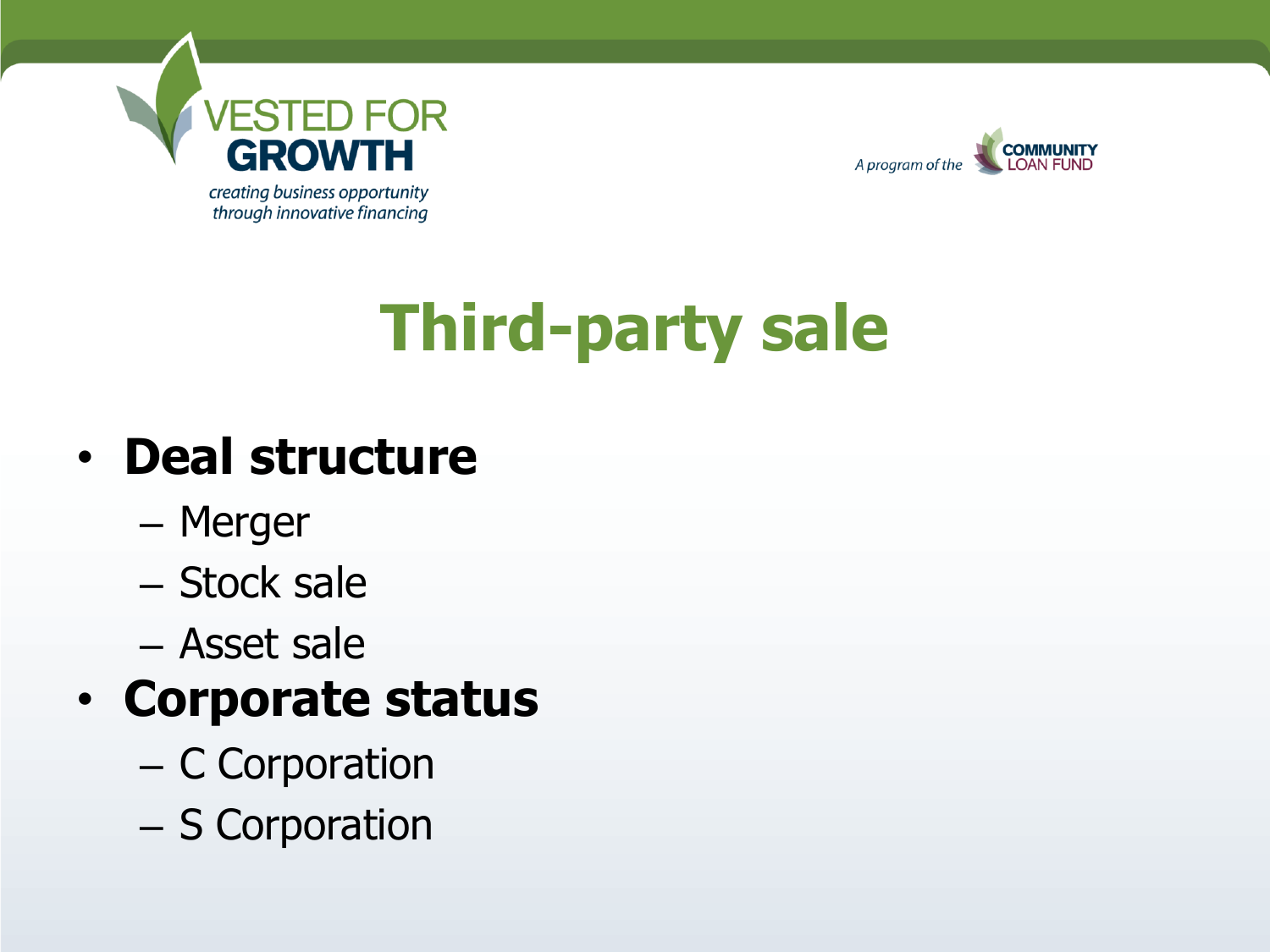



### **Third-party sale – expectations**

- **Price**
- **Terms**
- **Structure**
- **Timetable**
- **Fees**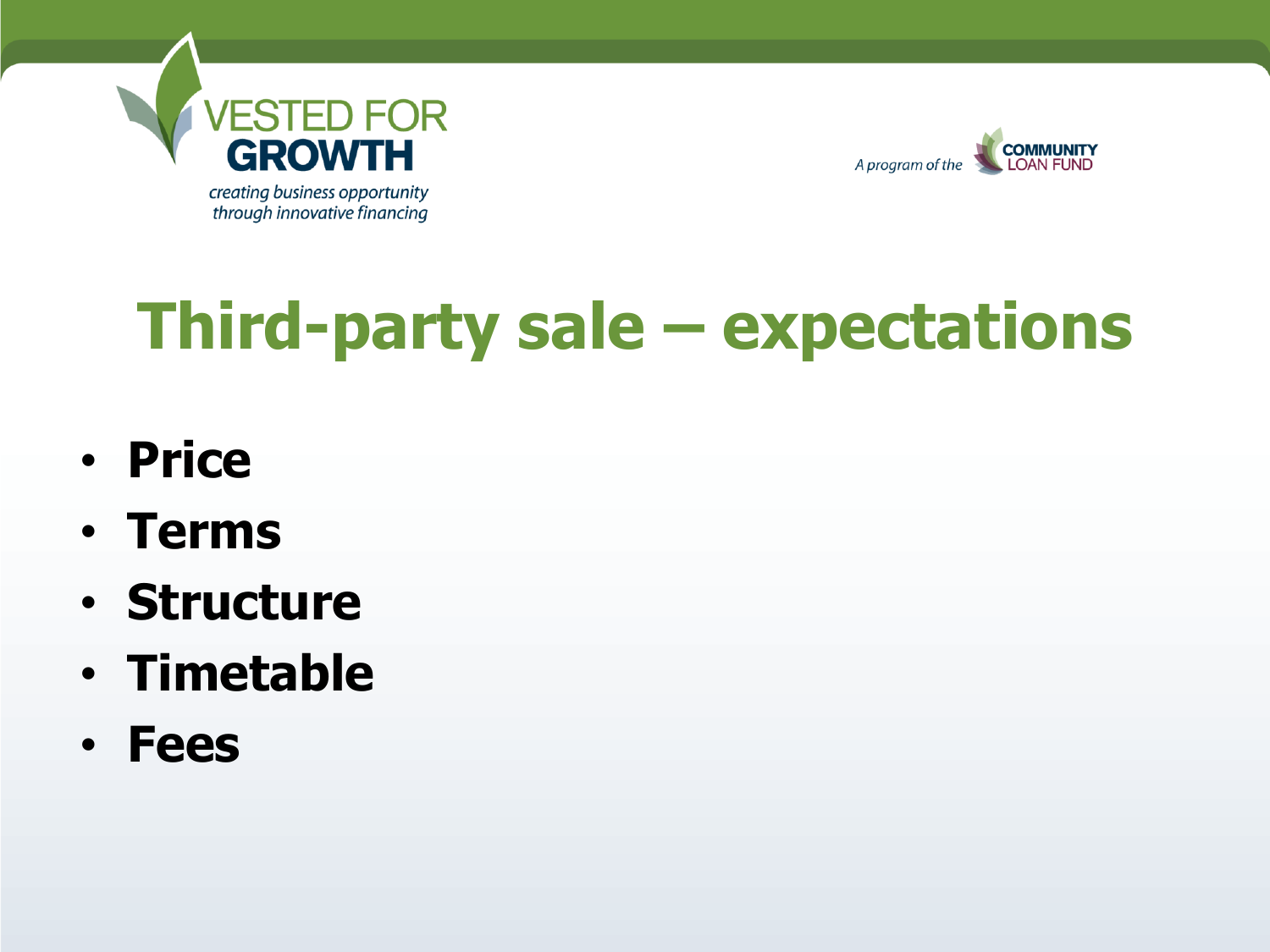



### **Third-party sale – consideration**

#### • **Forms**

- Stock
- Cash
- Notes
- Combination
- **Buyer protections**
	- Earnouts
	- Holdbacks
	- Escrows
	- Indemnifications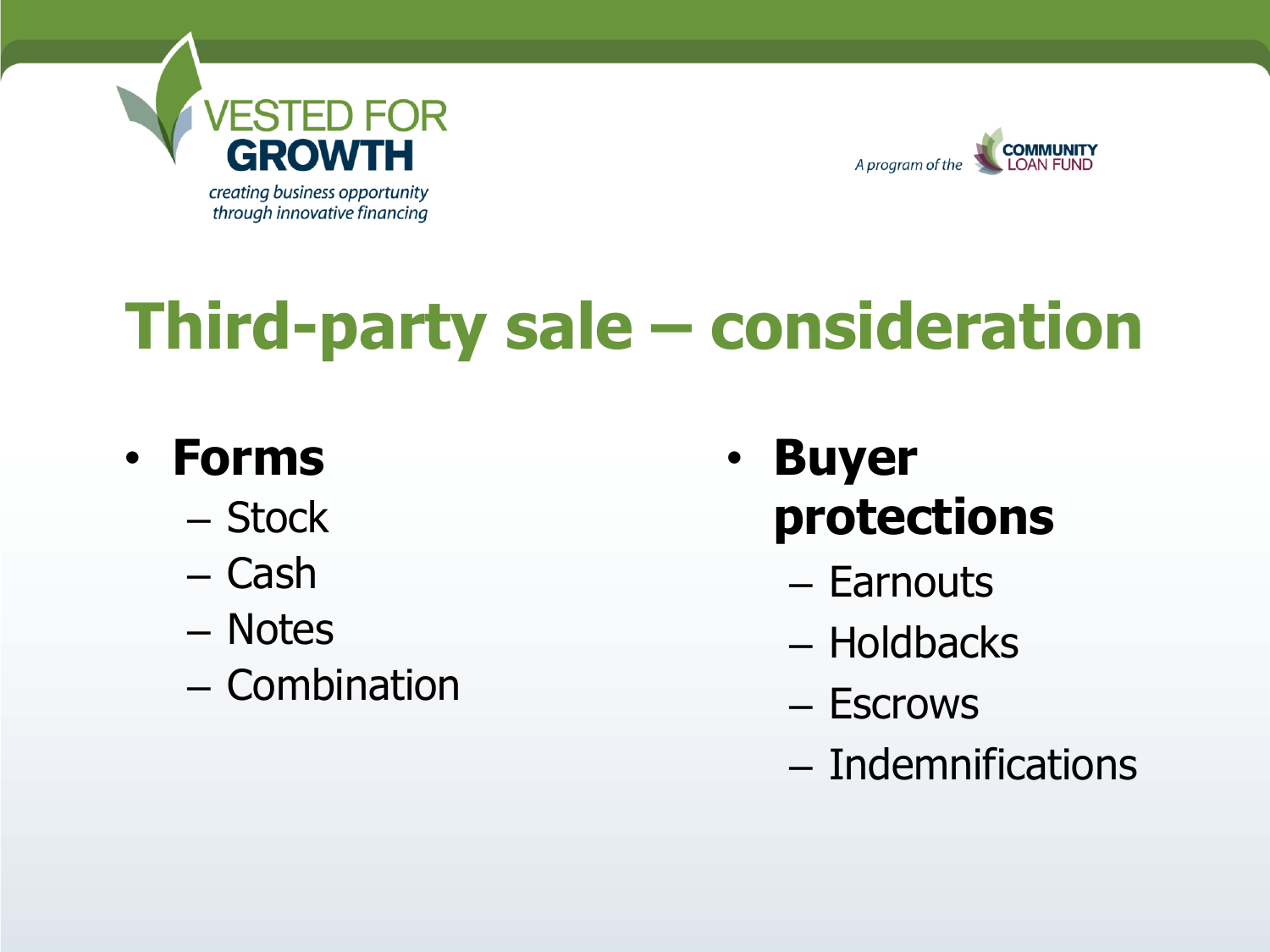



### **Family transition**

#### • **Advantages**

- Keeps business in the family
- Parents can be the banker

#### • **Disadvantages**

- Be sure children can run the company
- IRS issues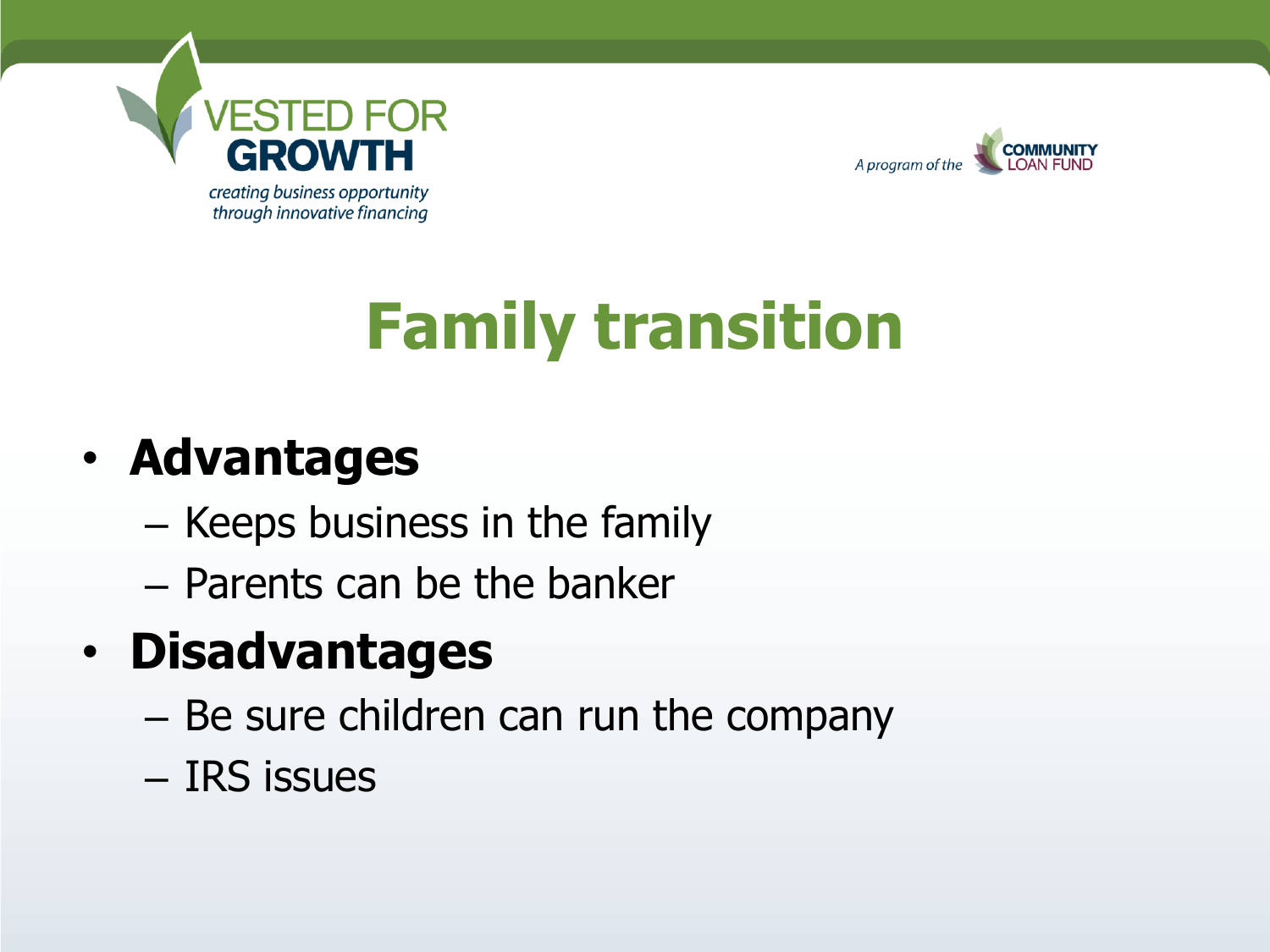



# **Family transition**

#### • **Gifting or bequests**

- Family Limited Partnerships (FLPs)
- Limited Liability Companies (LLCs)
- Closely-held stock (voting, non-voting)
- **Sale of assets or stock**
- **Transfer to family members**
	- Fair market value and terms
	- Adequate disclosure and valuation discounts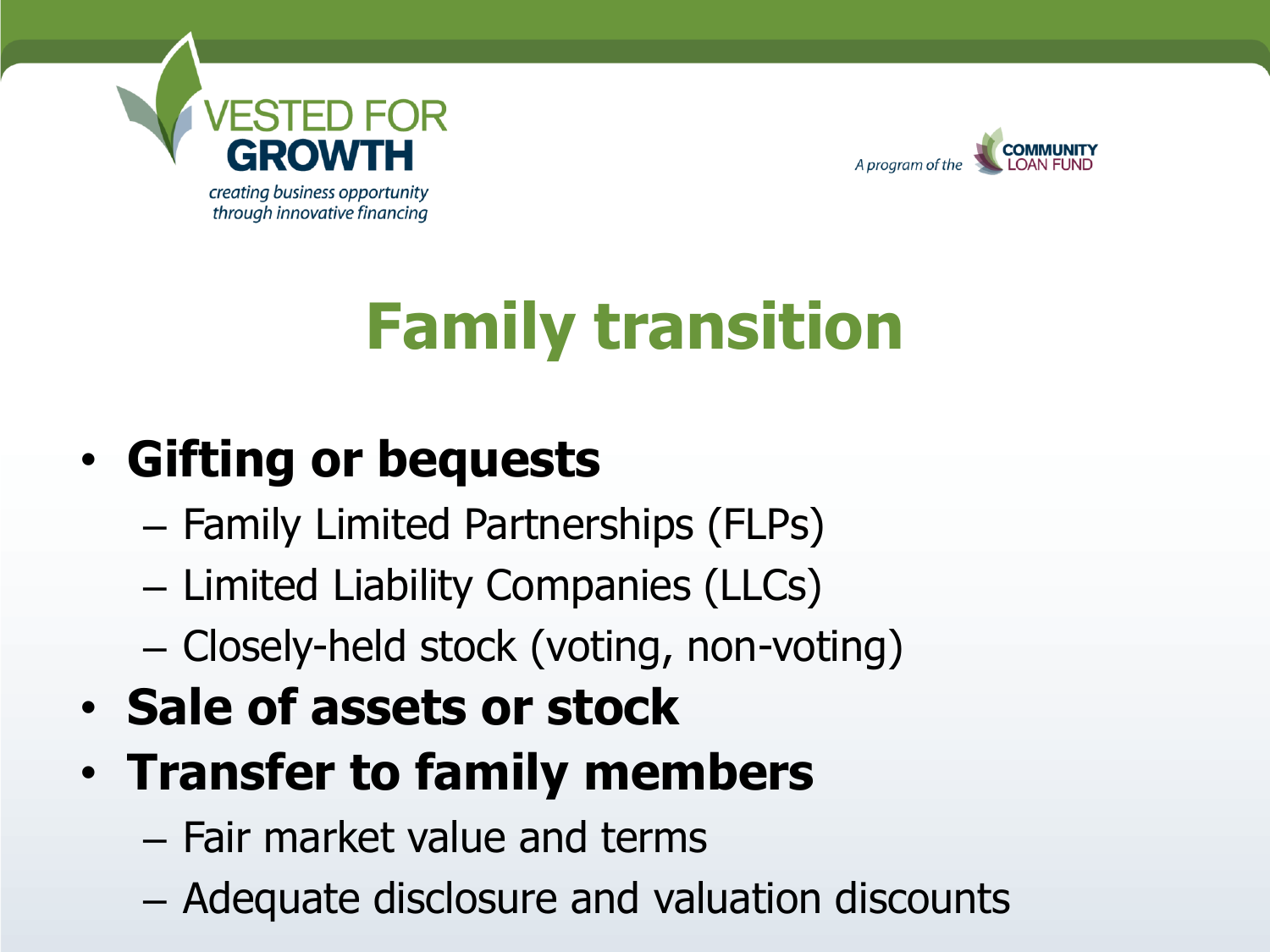



#### • **Advantages**

- Can be done in stages (less leverage)
- Independent financial, management transitions
- Draws on pre-tax cash flow
- Defers capital gains taxes

#### • **Disadvantages**

- Perceived complexity
- QRP restrictions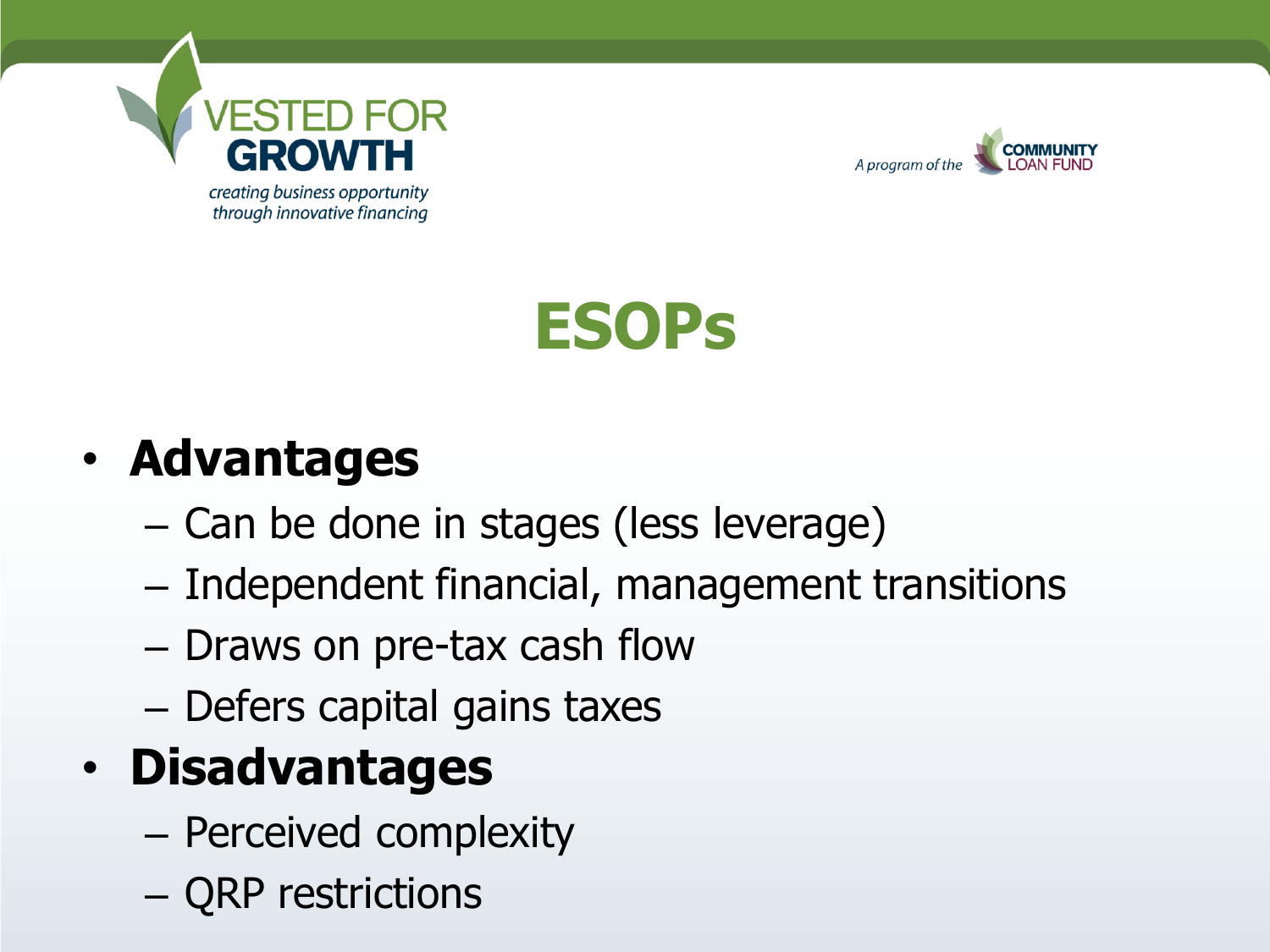



### **ESOPs – why sell?**

- **Begins diversification process**
- **Reward employees for their efforts**
- **Philosophical belief in employee ownership**
- **Tax benefits**
- **Excellent opportunity for estate planning when transaction completed**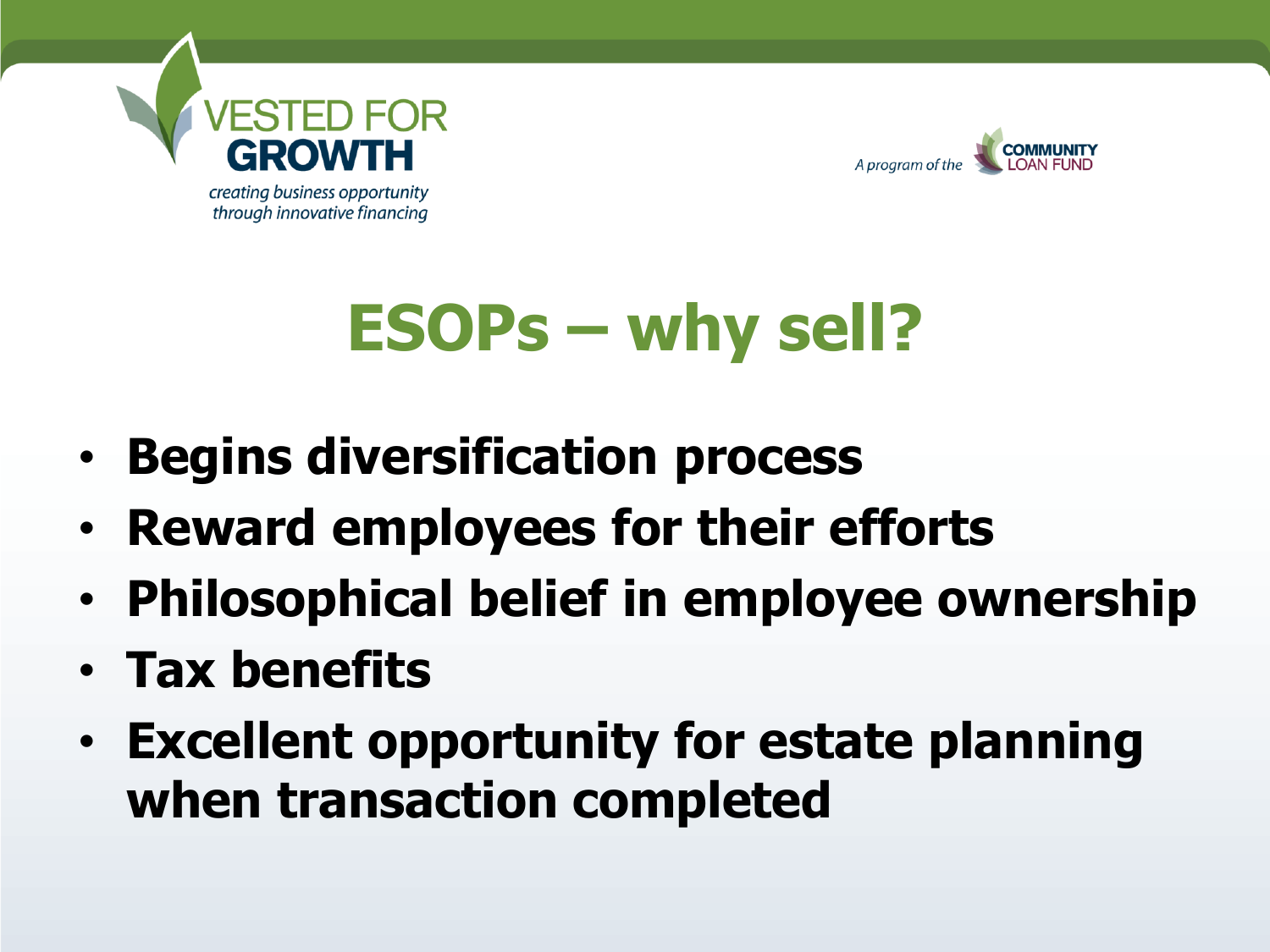



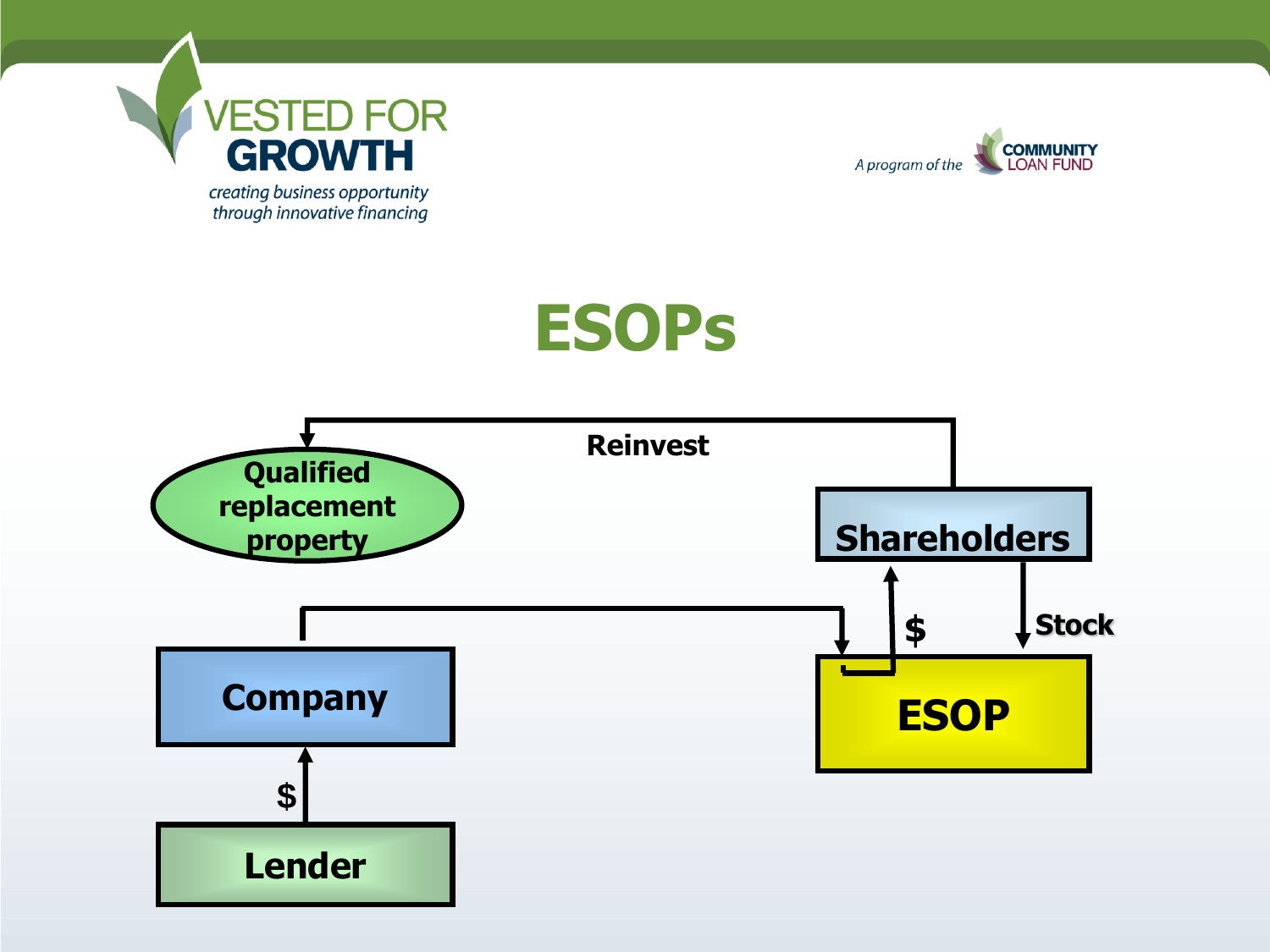



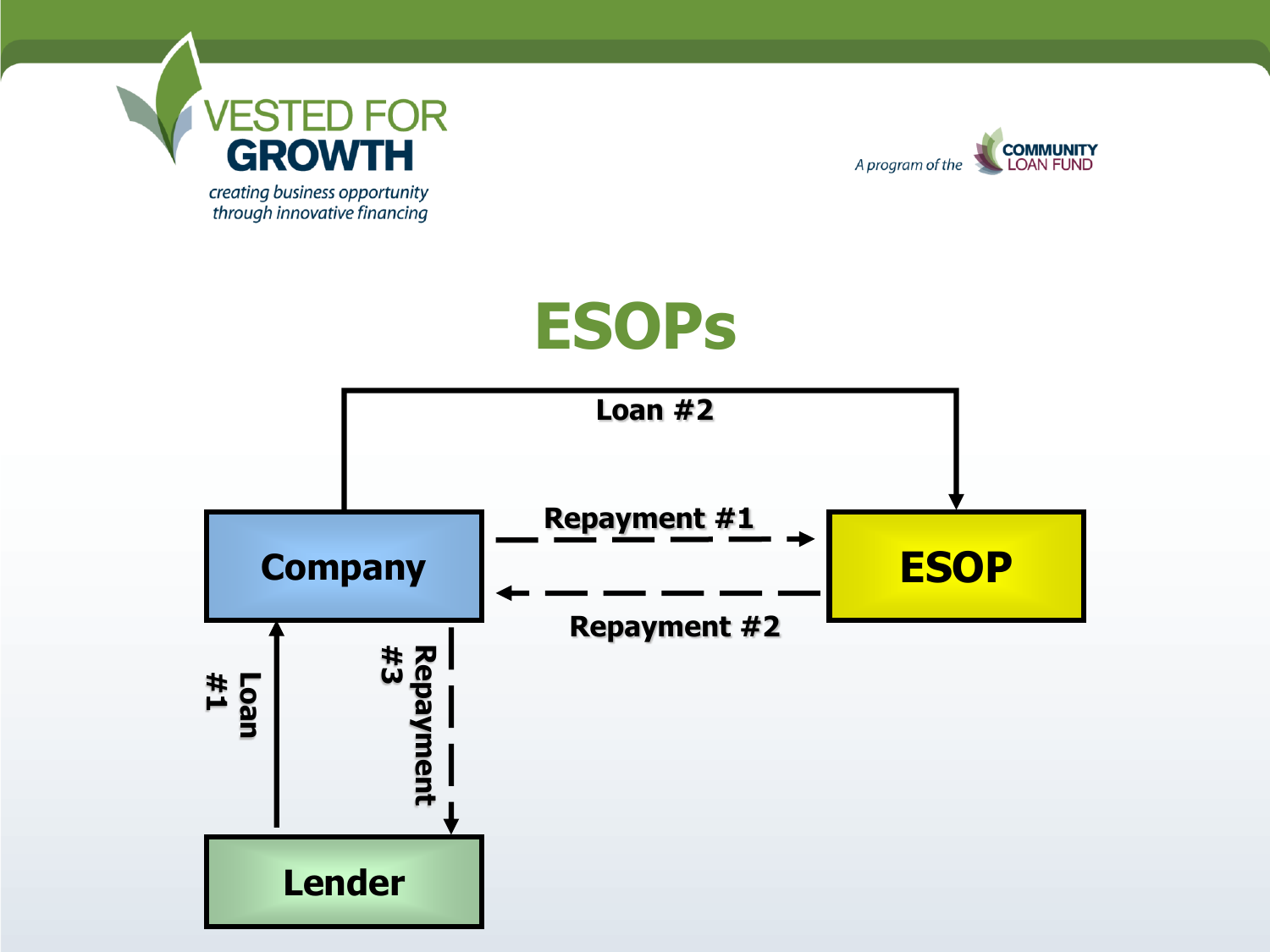



#### • **Benefits to shareholders**

- Ready market for their stock (always a stock deal)
- Tax-free rollover of sales proceeds
- Maintain control of corporation, if desired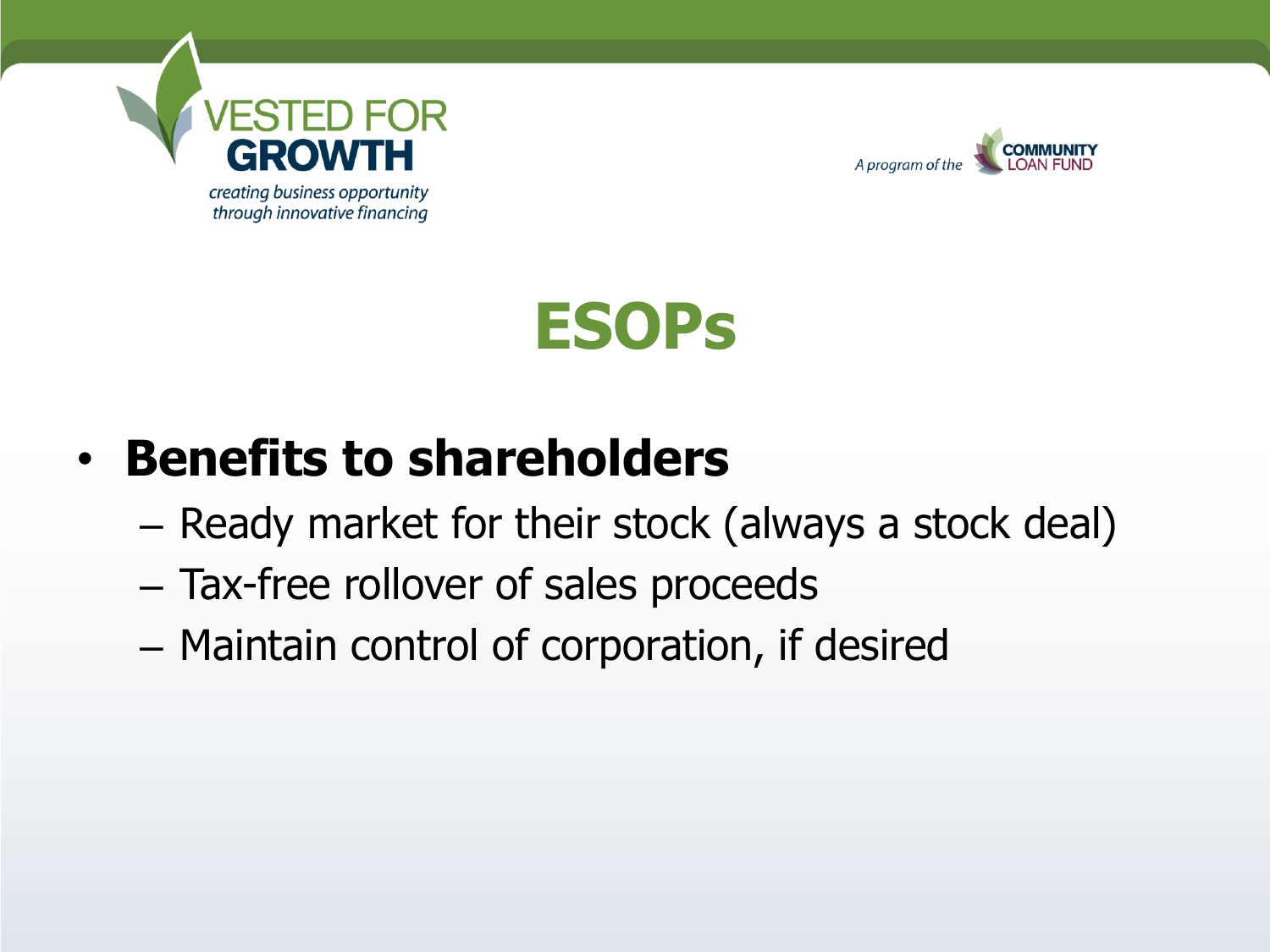



#### • **Benefits to the company**

- Increases productivity
- Repay principal portion of debt with pre-tax dollars
- Prepay loan with tax-deductible dividends
- Increases cash flow
- Exclusion of federal income taxes (S Corporations only)
- Keeps company rooted in the community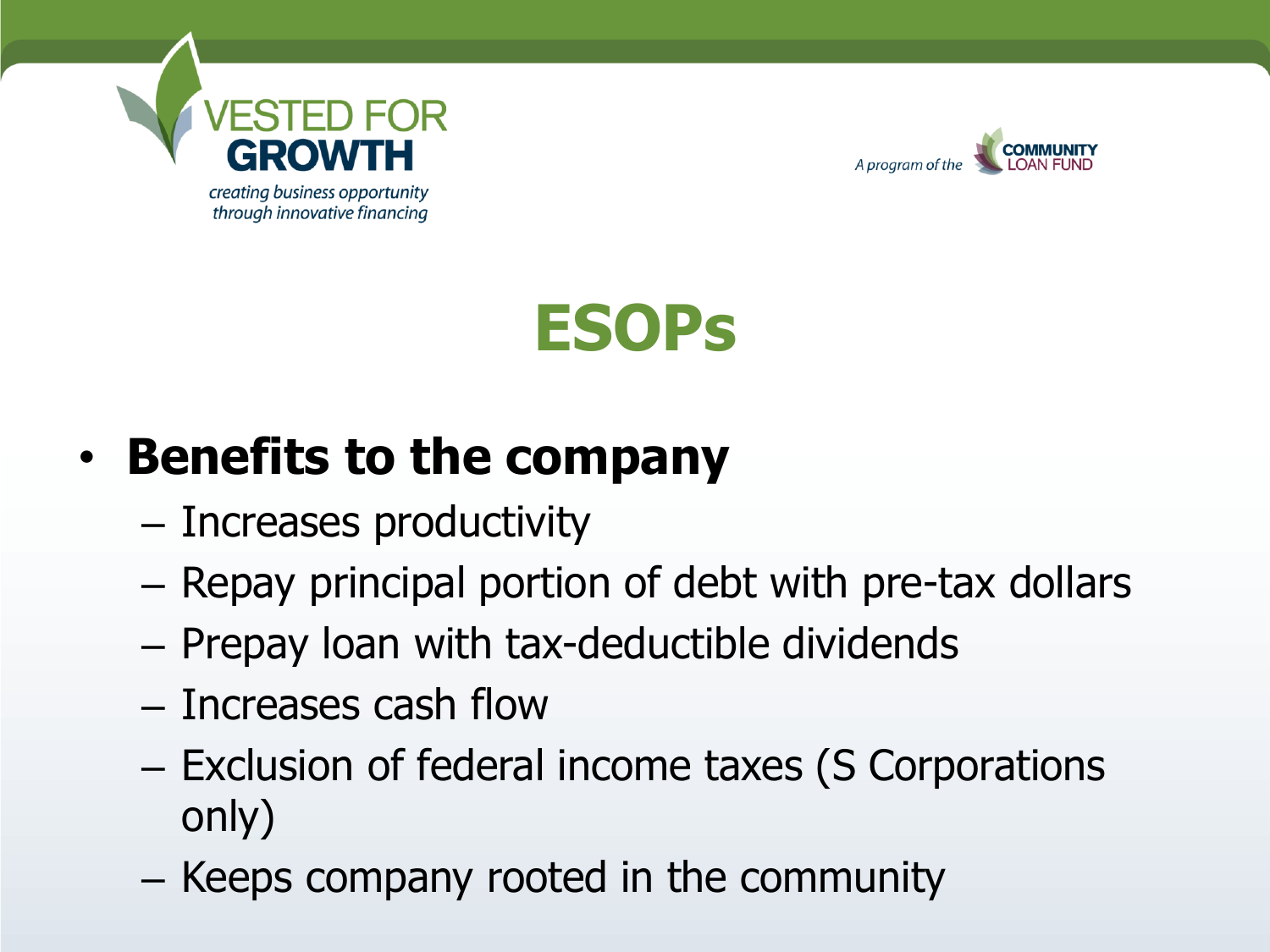



#### • **Benefits to employees**

- Own a piece of the company and share in its growth at no cost to them
- Improves morale
- Account balances grow tax-free
- Can diversify accounts, if desired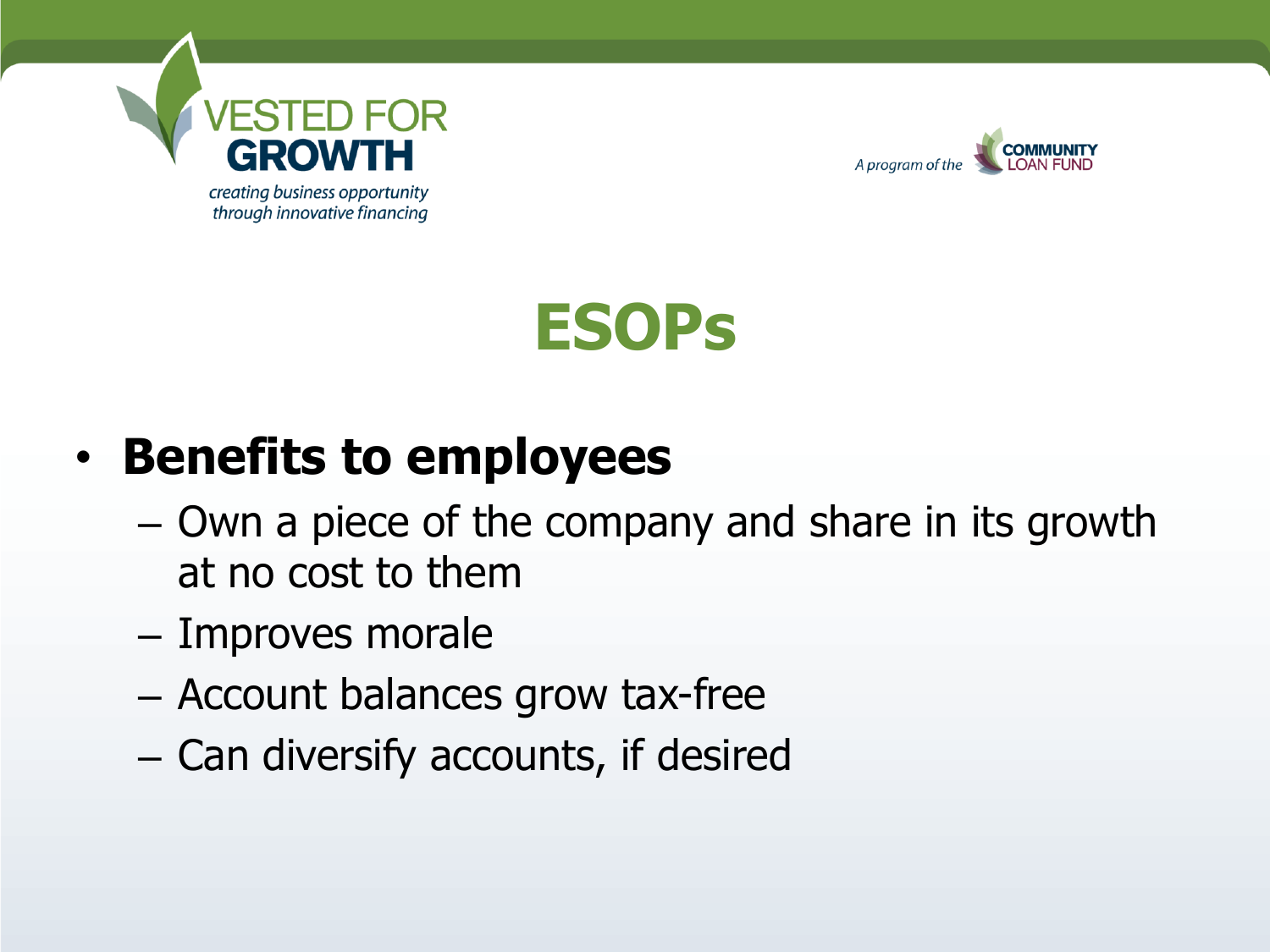



### **Management buyout**

#### • **Advantages**

- Transaction financed with corporate assets, earnings
- Diversification for shareholders
- Management continuity

#### • **Disadvantages**

- Balance-sheet stress
- Owner won't receive highest price
- Management will need equity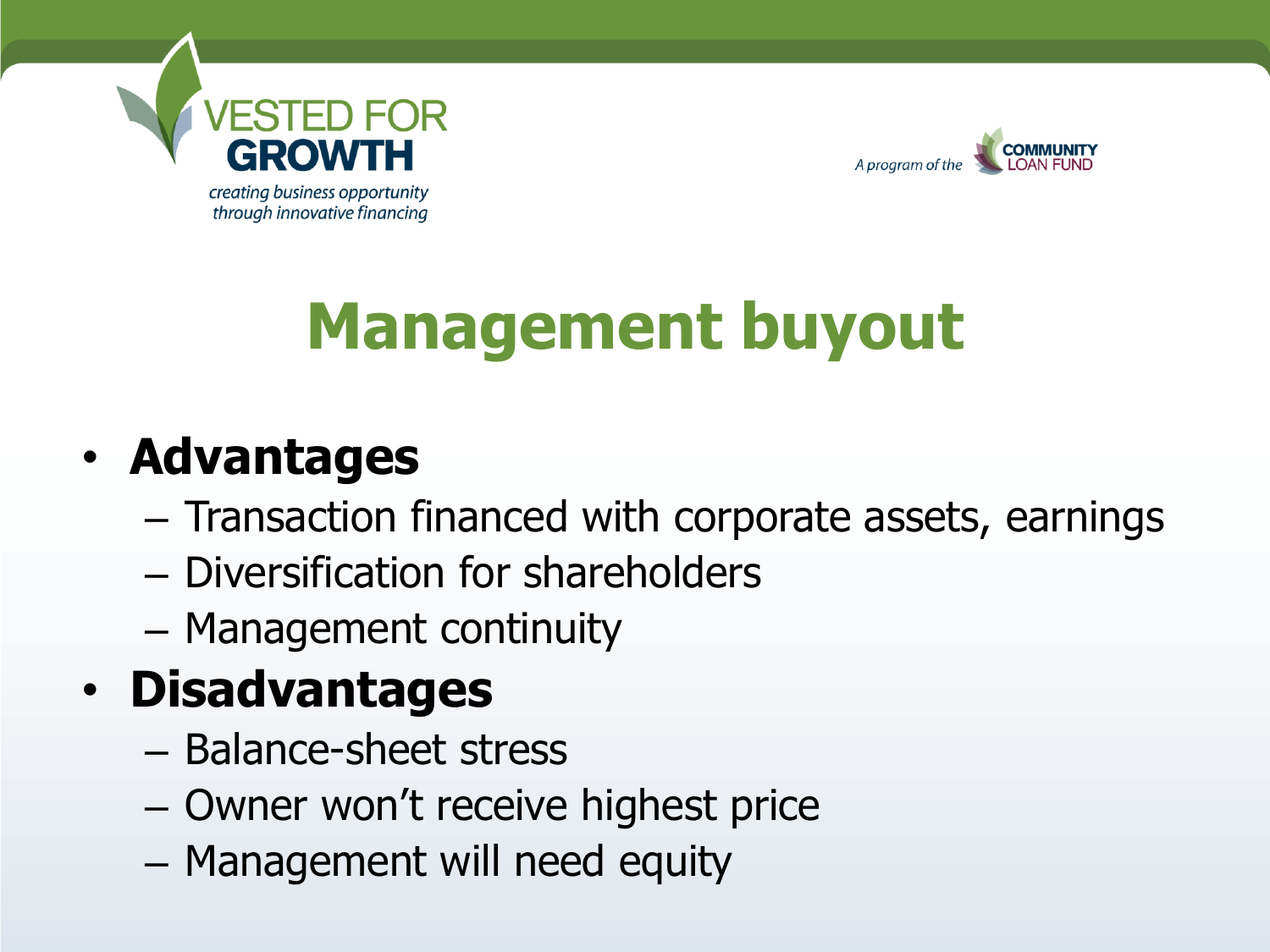



### **Management buyout**

- **Ideal management buyout candidate company**
	- Second-line management team in place
	- Asset-intensive
	- Minimal debt